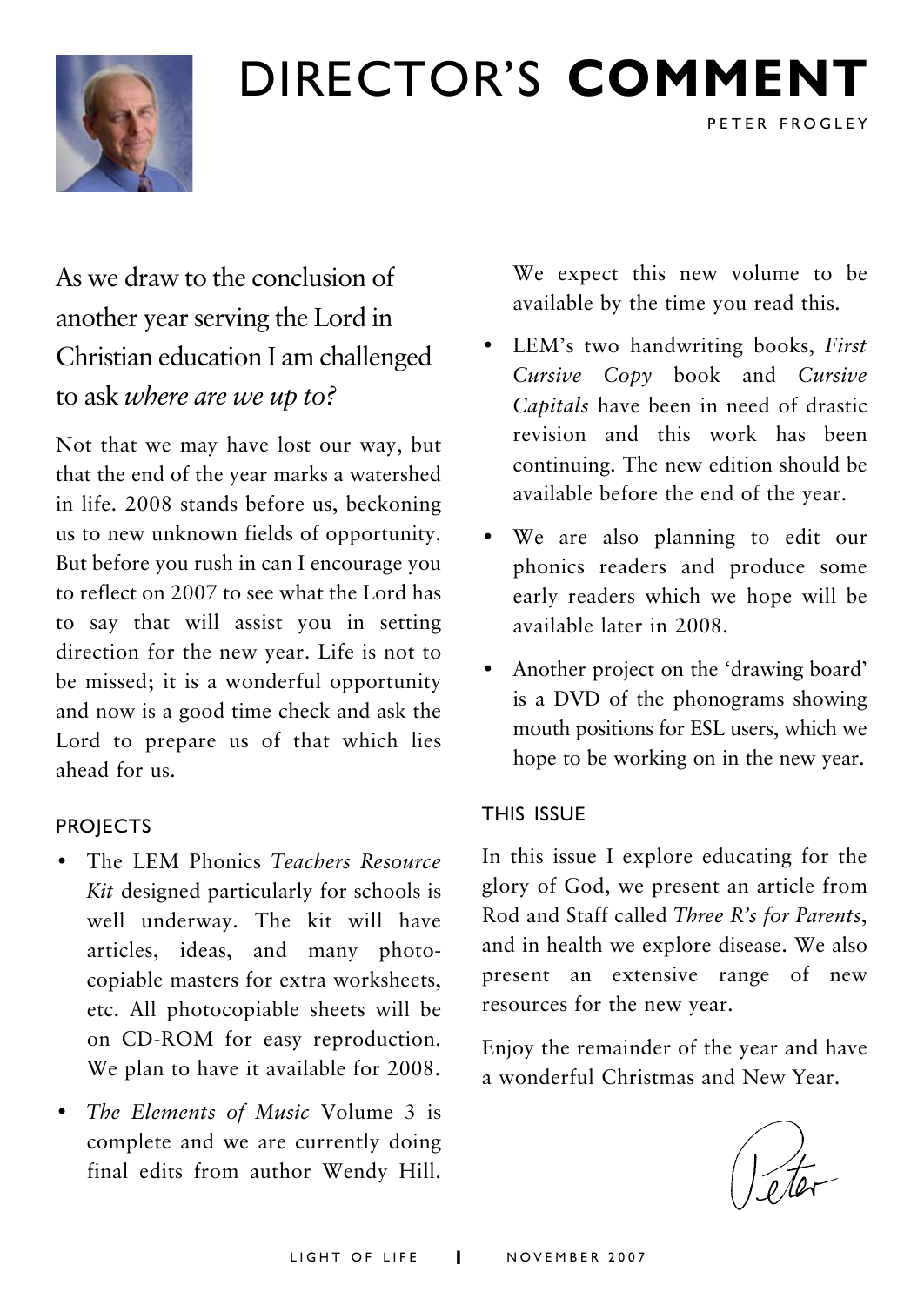



## **CHESS**

We are now planning for CHESS for 2008. The future of CHESS rests with you, our customers, as the attendance at some has become marginal and if it continues to decrease may become nonviable. We thoroughly enjoy the CHESS experience of meeting so many old and new friends, but we do need to see a reasonable turnout to make the seminars worthwhile.

Tentative locations and dates for 2008 are:

| Melbourne       | Saturday 7 May        |
|-----------------|-----------------------|
| Adelaide        | Saturday 21 June      |
| <b>Brisbane</b> | Saturday 26 July      |
| Sydney          | Saturday 9 August     |
| Perth           | Saturday 13 September |
|                 |                       |

# NEWS **UPDATE**

Kingsley Education will join LEM for each of the seminars in 2008 and various local representatives may also attend.

If you live in a regional area we may be able to conduct a CHESS in your area on our way to one of the other CHESS seminars. If you are interested and believe a seminar could be successful please contact us.

### **Overseas**

#### PAPUA NEW GUINEA

Mesia Novau's wife Iga has undergone surgery to remove a growth from the top of her spine which had virtually paralysed her. We visited Iga in mid October and she is doing wonderfully well. Doctors believe the operation was a good success and they want Iga to stay on in Australia for up to twelve months to monitor her recovery. This is very good news and we thank all who have prayed for Iga and Mesia during this trying time. We are trusting that the work in PNG can soon be back on track.

#### ROUND THE WORLD

My recent trip round the world saw some very good outcomes. It was a very busy time with a huge amount of travelling, but was very worthwhile.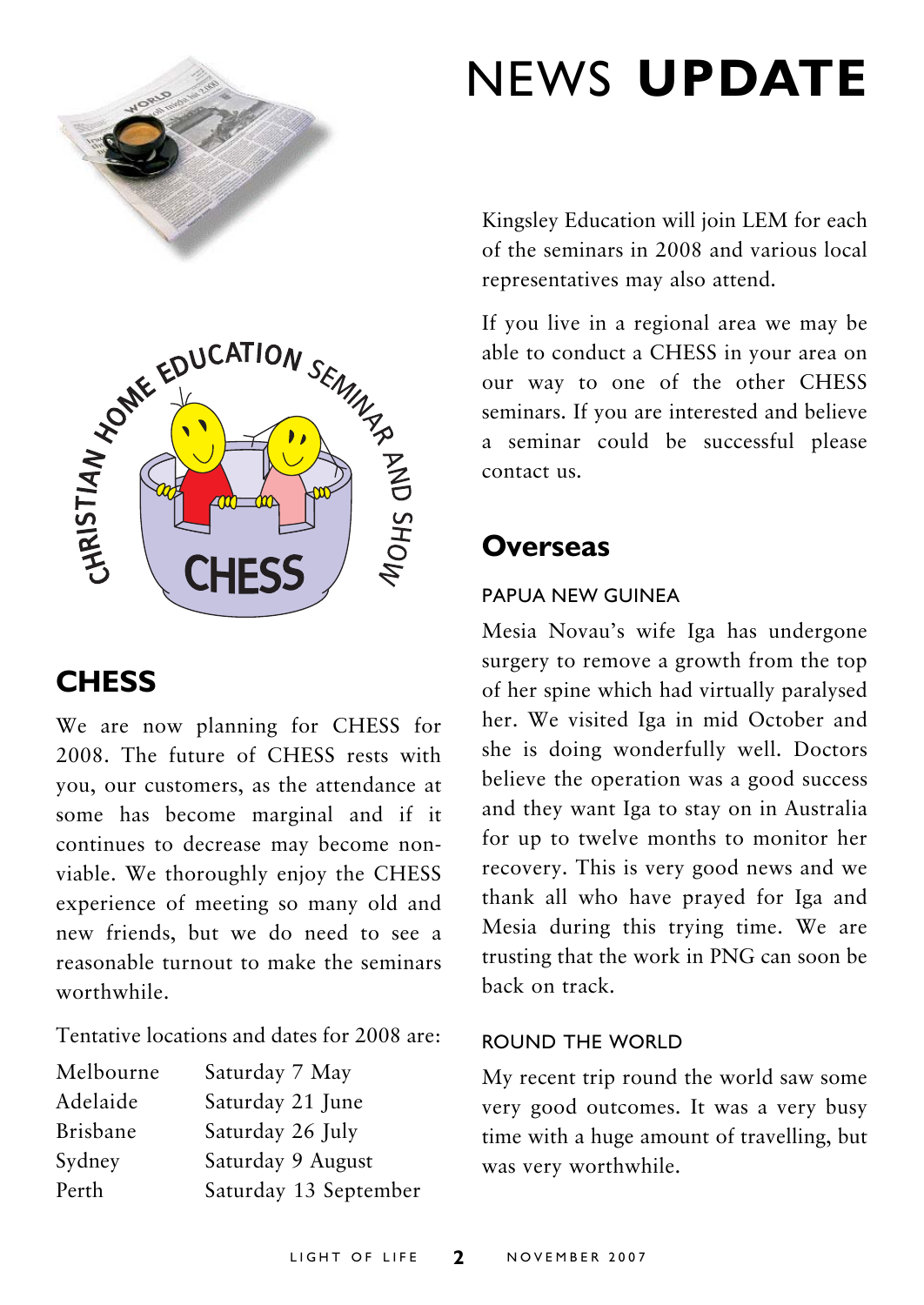#### INDIA

The pastors conferences in India were very good and encouraging. I spent time with Samuel Babu, who is developing the LEM Phonics program for India. They now plan to begin work with home educators in India and launch into schools



Presenting at the LEM conference in Lima

in time for the new school year in August.

#### USA

My visit to Rod and Staff Publishers in Kentucky was largely an occasion to catch up with a number of old friends there and to see the many developments that had taken place since my last visit. Bob Jones University Press in Greenville, South Carolina, was the next stop and I was treated to genuine southern hospitality. I spent almost a full day with curriculum developers and was very impressed with the good work they are doing.

#### PERU

James Nickel and I set off from his home in Wenatchee, Washington, at 6am and arrived in Chiclayo, northern Peru, late the next morning. We were met by Bob and Frances Relyea and their local team, who had organised the first of the LEM Christian Education conferences. The two day conference was marred by a teachers strike and holidays but it was a blessing to have 100 Christian teachers present.



Enjoying the breathtaking scenery of Macchu Picchu

Victor and Sandra Alvites (LEM representatives in Lima) organised an excellent 3 day LEM Christian Education Conference in Lima attended by a very appreciative group of almost 400 teachers from several of the Christian schools in Lima and beyond.

The final conference was held in the Andean town of Huancayo, where we arrived after seven exciting hours in a bus. The route took us through some of the most dramatic scenery I have ever seen along a road that provided very breathtaking (and at many times heartstopping!) experiences as we overtook slow moving trucks, etc. Huancayo was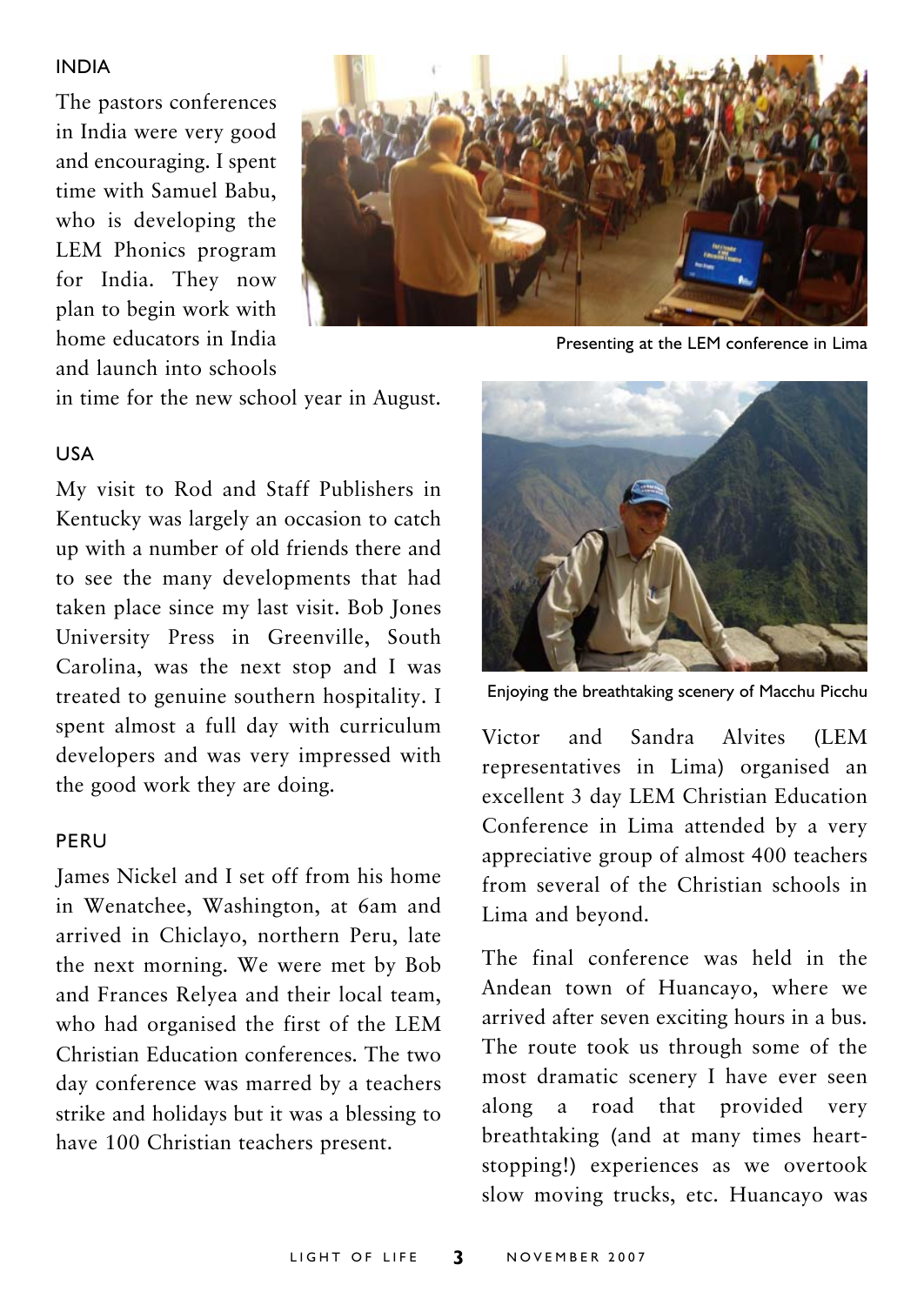one of the centres of terrorism in Peru as recently as ten years ago and was in many ways in a 'building stage'. Given that, we were pleased to have over 70 teachers come to our conference. Jim Nickel and I then travelled on to Cusco, the centre of Inca culture and wonderful Inca stronghold of Macchu Picchu.

### **Christmas holiday closure**

The LEM office will have its last business day on Thursday 20 December 2007 and reopen on Monday 14 January 2008.

### **www.lem.com.au**

Our website was carefully designed in 2001–2002 with the majority of our customers using dial-up internet. As such we had several things in place that were designed to 'give you something to do' while the data loaded. For example, we had previously engineered our order form to allow you to enter your address and payment details while the catalogue data was loading. However with the increase in broadband users, waiting for the data has become less of an issue, and in fact we've had an increase of confused users who are used to entering their payment and delivery details *after* they have prepared their order.

As a result we have made some alterations to the order form to make it a clear three step process:

1. **Search/Browse**: find, select and add items

- 2. **My Order:** review ordering details, change quantities, delete items
- 3. **Checkout:** enter address and payment details.

The major difference is the order of information, but we've also included a new 'shipping address' feature where you can send your order to a different location than your current address. The other enhancement is that the order and freight totals show up on the checkout page as well as the order page, so you can always see how much you will be charged.

Ordering using the 'shopping trolley' remains the same—it simply skips the 'browse' step.

Hopefully these upgrades will improve your online ordering experience—if you encounter any difficulties please contact us so we can improve.

*Send your website feedback to john@lem.com.au.*

## OVERSEAS ENGLISH **TFACHERS**

**One of the great needs in China, India, PNG and other non-English speaking nations is for native English speakers who can instruct in the LEM Phonics programme. We would be pleased to hear from anyone who feels a call to teach and be trained in LEM Phonics to be able to serve the Lord in one of these nations.**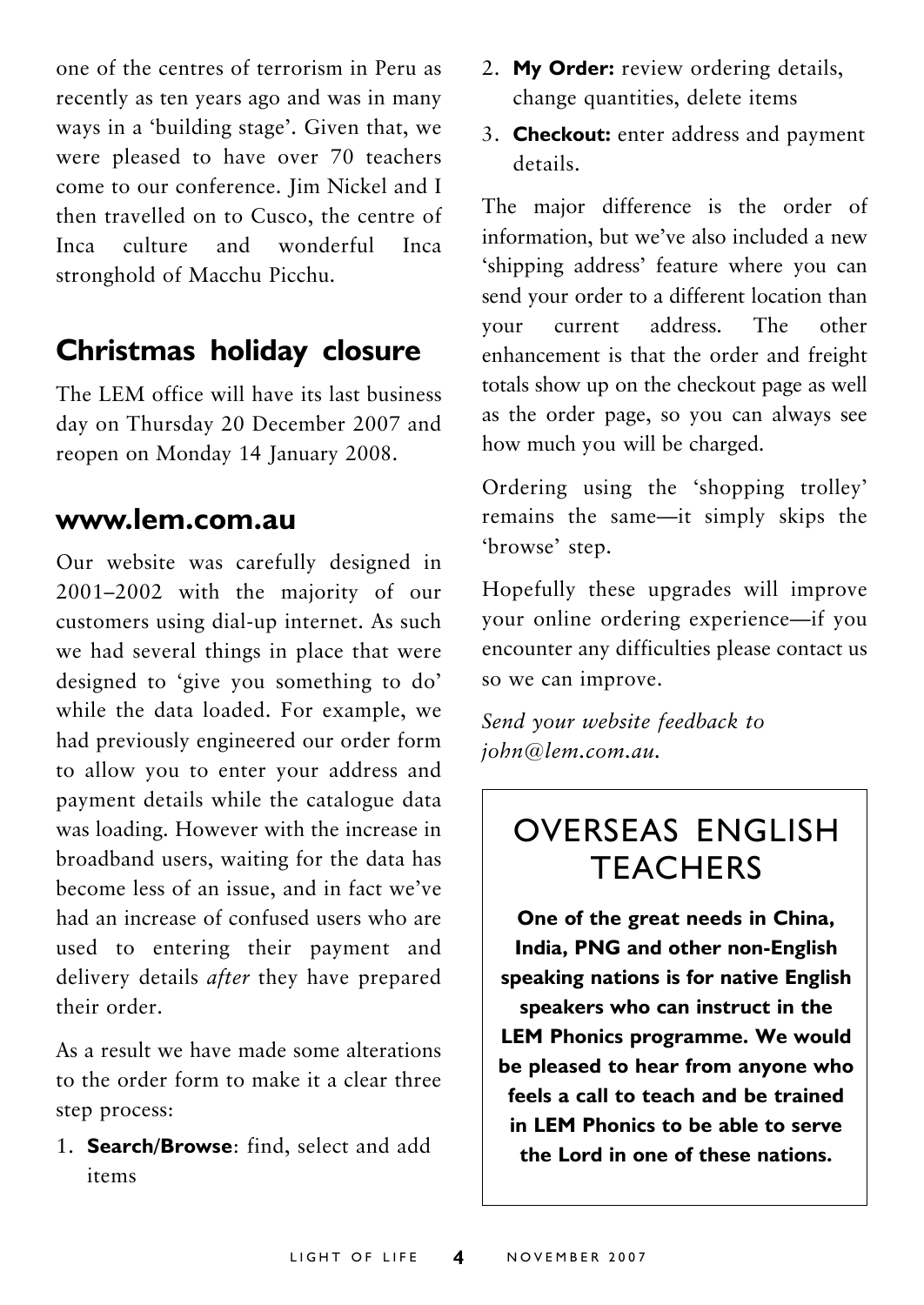

# EXPLORING **CHRISTIAN EDUCATION**

PETER FROGLEY



### **66 Education for the Glory of God**

#### CHRIST IS ALL

The creation, its functions and authority, is defined in that glorious passage of the Apostle Paul in Colossians 1:15–18.

This passage presents all areas of knowledge and human learning clearly declaring that Jesus Christ is not only the Author but also the Lord over everything that exists including knowledge and learning. Paul lists the dimensions of Christ's authority and below I attempt to align each one to one or more of the disciplines that dimension represents.

16 For by Him all things were created: things in **heaven** and on **earth**, **visible** and **invisible**, whether **thrones** or **powers** or **rulers** or **authorities**; all things were created by Him and for Him. 17 He is before all things, and in Him **all things hold together**.

| heaven | angelic powers (spiritual) |
|--------|----------------------------|
|        | astronomy (physical)       |

**earth** science, geography, history, etc.

**visible** physical (concrete) world

**invisible** spiritual (abstract) world the physical and spiritual are the two components of the Christian reality

| thrones                | theology/philosophy                        |  |
|------------------------|--------------------------------------------|--|
| powers                 | history and geography (social<br>sciences) |  |
| rulers and authorities |                                            |  |
|                        | both seen and unseen                       |  |
| held together by Him   |                                            |  |
|                        | physical and chemical                      |  |
|                        | sciences                                   |  |

Here, then, is the full range of academic disciplines identified in the creations of and under the headship of Jesus Christ. It is from this foundation that we educators begin to understand the biblical nature and structure for education.

Importantly, this model powerfully presents us with the concept of the unity of all knowledge in Christ.

#### GOD'S FAITHFUL CREATION

The creative principles and power of God that brought this cosmos into existence are perfect, and do not change. These principles function faithfully demonstrate that He is a faithful God.

Note that whilst we enjoy, marvel and even take dominion of God's wonderful creation, we need to take care not to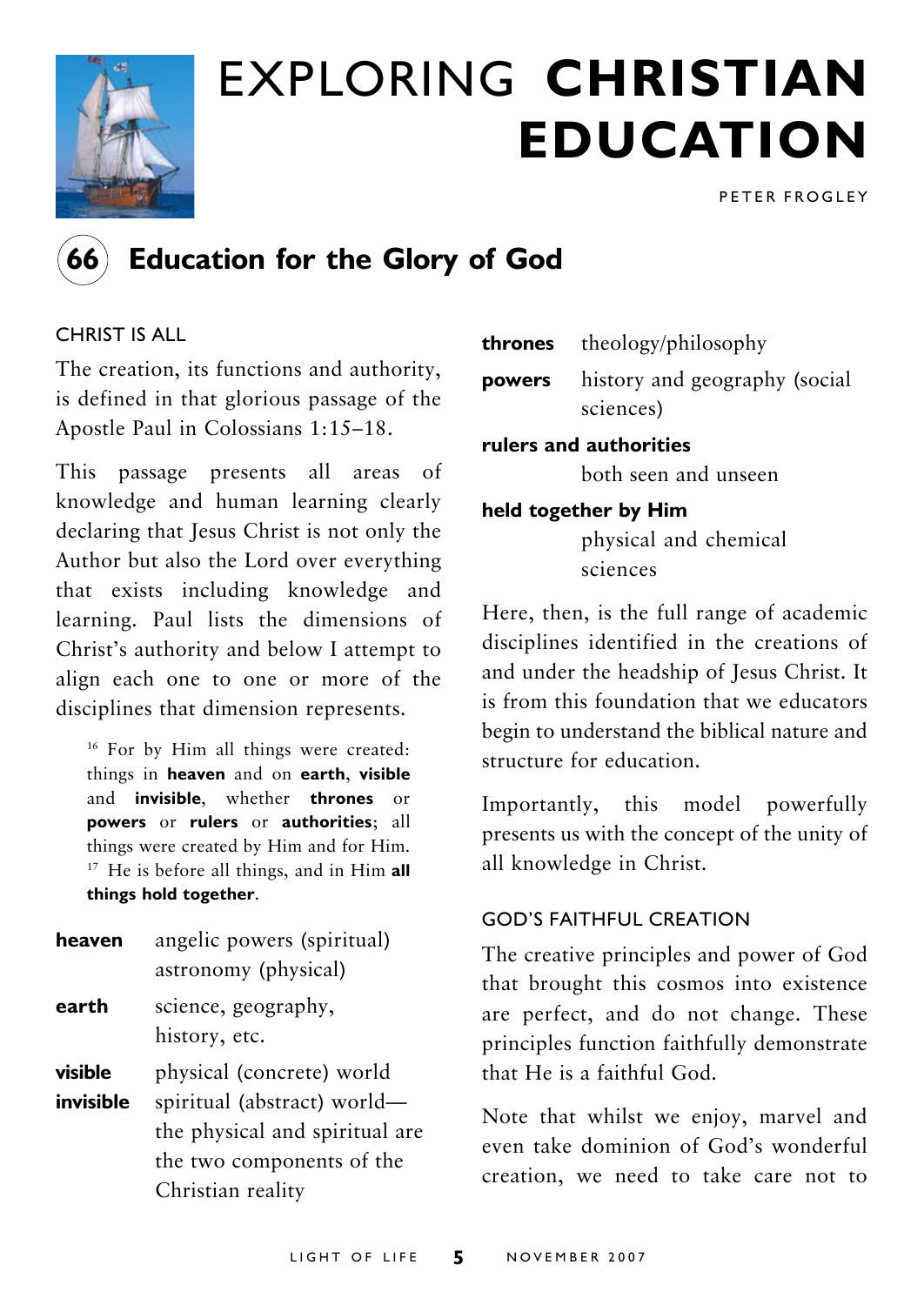absolutise and ultimately worship the creation, as was the error of many of the Rationalists of the 17th and 18th centuries and is still the error of many today.

#### REVELATION OF GOD'S CREATION

The foundational principles which God used in creation, and by which His universe functions and is maintained, are revealed in scripture and the creation. These principles also demonstrate the character of God and reveal His greatness to man, thus rendering man without excuse for not submitting to Him (Romans 1:20). More than that—as we understand and take hold of these truths of God, we are able under Christ's Lordship to possess the creation in order to take dominion of it in the process of building the kingdom of God on earth. This was the exciting instruction God gave us in Genesis 1:26, repeated the sentiment in the Lord's prayer of Matthew 6, and delivered it again in the Great Commission of Matthew 28.

Some examples of these principles are illustrated below.

God created by **speaking** the word in Genesis 1:3—

…and God said…

This principle of the power and authority of speech, and the word, recurs many times through Scripture. Jesus healed and raised the dead by speaking (e.g. Matthew 8:3,32, 9:2, John 11:42).

The human component of salvation is speaking by faith (Romans 10:8–10).

God gives us the opportunity to recreate with Him by speaking words of faith. This is not 'name it, claim it' faith, but the faith God puts in our hearts. This faith requires a declaration from us. In our training of children, then, there is the component enabling them to outwork their faith through the things they are learning of God's character and creation.

The **physical principles** or laws of the universe (such as gravity, motion and buoyancy) operate faithfully and are certain in the consistency of their operation. This certainty provides students foundation to proceed with confidence in the task of dominion and expanding the kingdom for the Lord.

The principles of **relationship** have their source in the perfect relationship that exists in the Trinity. Man, made in the image of God, relates to God and to fellow man on the basis of the behavioural principles presented in the scriptures such as love, submission and faith. Again, a fundamental in education is training in godly relationships which enables students to take their role in God's economy.

#### PLAN, PURPOSE AND ORDER

There is a wonderful predictability with God which has enabled us to work with Him in His creation. Being created in His image includes being able to understand and work with God through His plan, purpose and order—revealed to us through the Word and Creation. The philosophical principles of plan, purpose and order are fundamental in God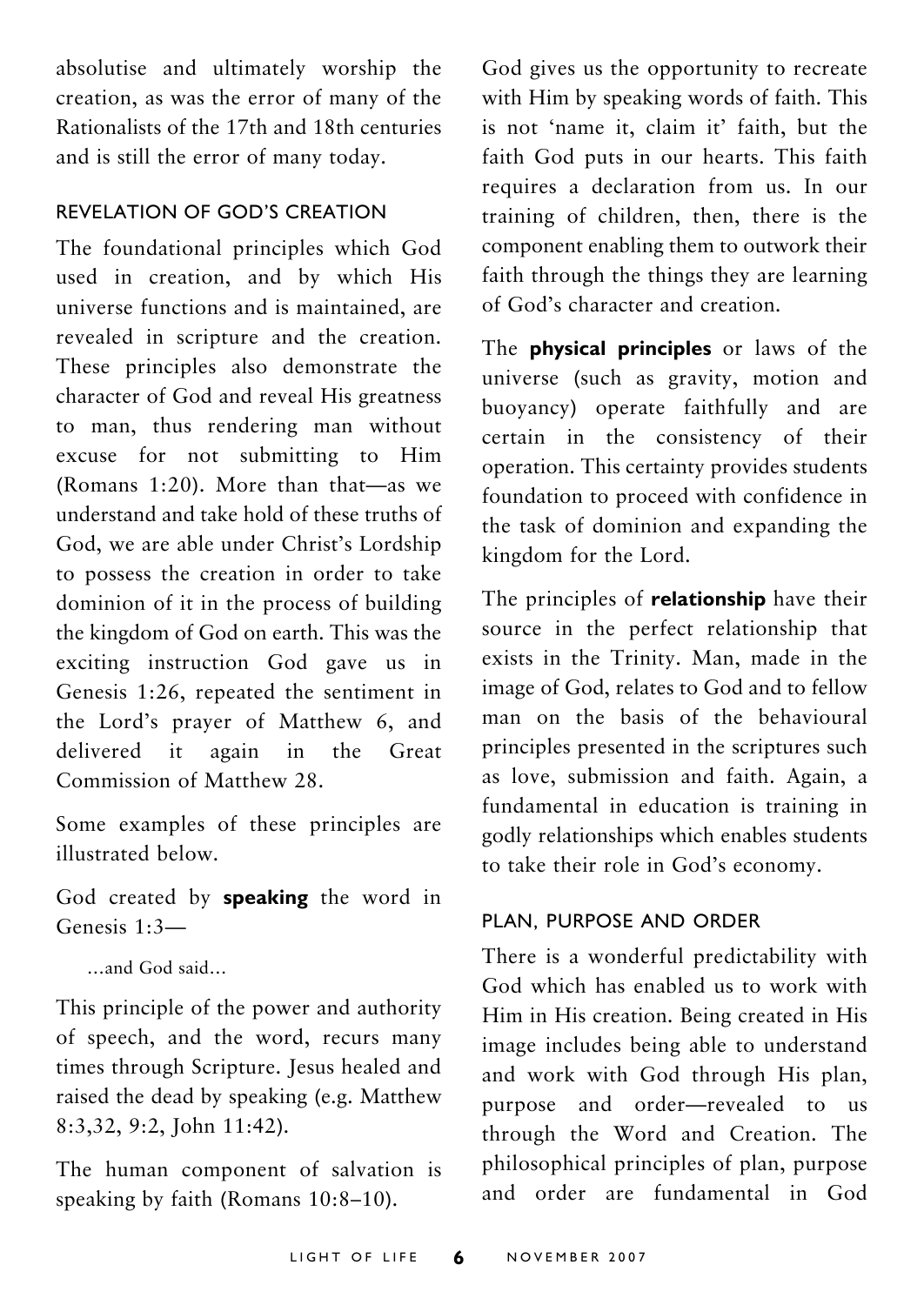establishing His universe. We will briefly explore these three aspects of God's work.

#### *Plan*

The **plan** of God in creation was to give expression to His nature and character as the scriptures so often testify.

The heavens declare the glory of God; and the firmament shows His handiwork. *Psalm 19:1*

The heavens declare His righteousness, and all the peoples see His glory.

*Psalm 97:6*

The Lord by wisdom founded the earth; by understanding He established the heavens.

*Proverbs 3:19*

…His glory covered the heavens, and the earth was full of His praise.

*Habakkuk 3:3*

(Ephesians 1:3–4, 2 Timothy 1:9, Titus 1:2–3). The function of His family is to do the work and will of God on the earth, which is His plan for us.

#### *Purpose*

The **purpose** of God is to 'mirror' Himself in the creation in the sense of demonstrating to man who He is, what He is like and what He does.

For since the creation of the world His invisible attributes are clearly seen, being understood by the things that are made, even His eternal power and Godhead, so that they are without excuse.

*Romans 1:20*

He reveals His purpose through His image in man and in describing man's function on the earth:

What God has done is the outworking of His plan. As God planned all that

He created, it seems clear that we are to plan what we will do. Fortunately, as God has gone before us and made all the plans, we do not need to create our own plans —we just need to fit in with His plans. For us that is creative and exciting, for effectively we are doing what God does. As the scripture suggests His plans are found in His glory, righteousness, wisdom and understanding.

In the process God created additional fellowship for Himself (although God in Trinity already has full fellowship in the Godhead) and to extend His family

we just need to fit in with His plans

Then God said, Let Us make man in Our image according to Our likeness; let them have dominion over the fish of the sea, over the birds of the air, and over the cattle, over all the earth and over every creeping thing that creeps on the earth.

*Genesis 1:26*

The purpose of God reveals His heart, His reason for creating and then for creating man in His image.

#### *Order*

The **order** of God evidences the manner in which He outworks His will through and amongst men. Through the order of His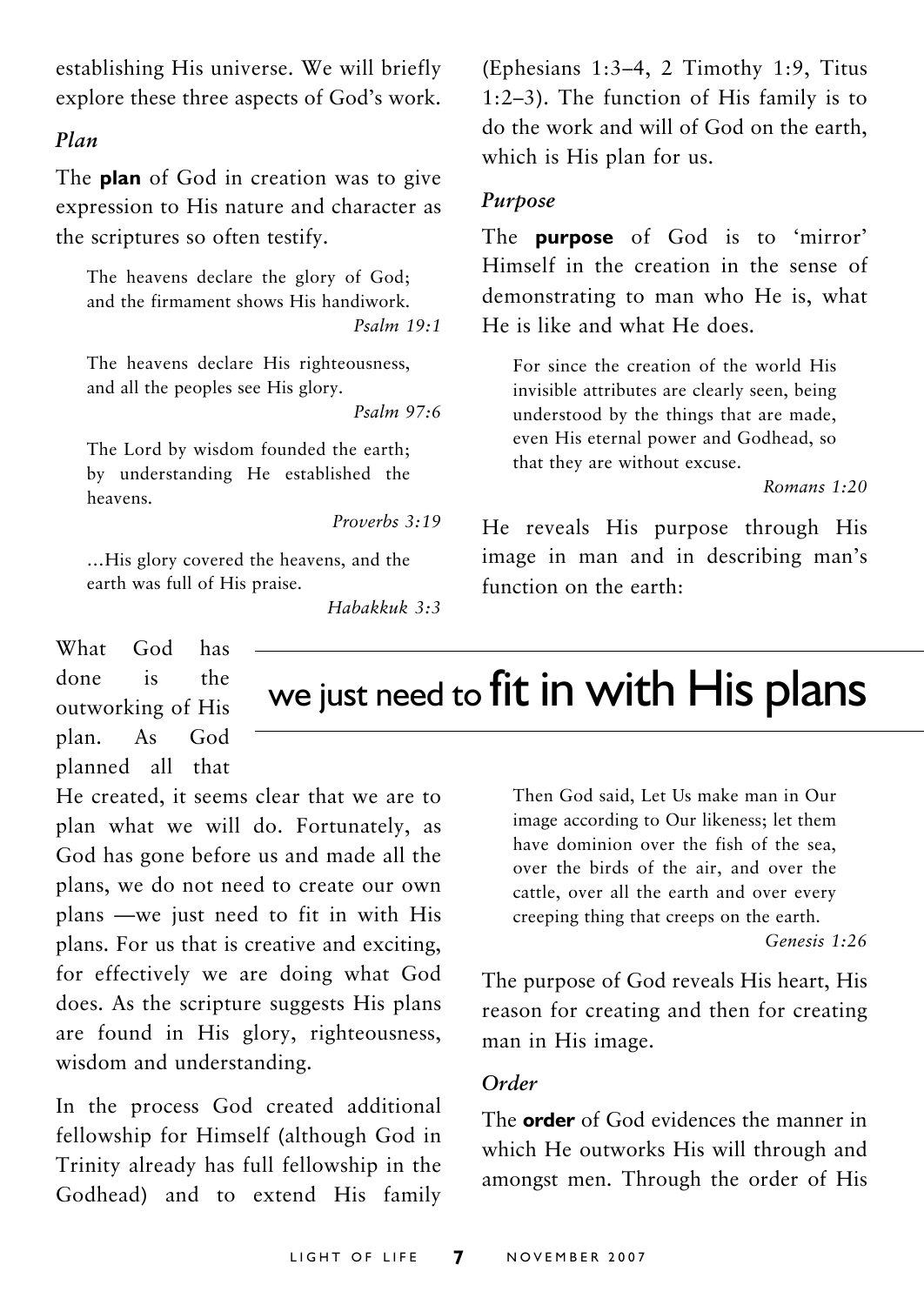creation He demonstrates His faithfulness which allows us to proceed with confidence as we have been able to perceive truly, if not completely, God's order for us. As we teach children the order of God they are able to be filled with wonder and awe at the privilege of being able to share life in and with God. Through the power of God they are able to participate in the eternal plan of the Almighty.

The principle of order as found in the Scripture:

For God is not the author of confusion (disorder) but of peace.

*1 Corinthians 14:33*

The demonstration of God's order is observable in all creation:

Then God said, 'Let there be light', and there was light.

*Genesis 1:3*

What God says is what happens—we can trust Him because He is orderly:

Although my house is not so with God, yet He has made with me an everlasting covenant, ordered in all things and secure, for this is all my salvation and my desire; will He not make it increase?

*2 Samuel 23:5*

#### THE FRUIT

God operates logically and consistently within the framework He has set up which is His creation. This provides a sure foundation, an absolute starting point, from which God can lead us to construct an educational programme to glorify His name and honour man in his redeemed humanity and in his relationship with God.

As we understand and apply these principles to the education of God's children we will find that He will lead us to work within the framework of His principles. Things will be in the order of His plan and will of necessity fulfil His purpose. The physical and spiritual principles of God will fuse together as parts of the glorious whole.

Indeed when we work with God's principles, understanding the ways and character of God, integration of the disciplines of study will become more obvious to us. In the past it may have been something to struggle with but God is able to reveal His principles to us by His Spirit. Then our aim (purpose) will be in harmony with God and our desire will be to fulfil God's purposes, with God's ability, for God's glory.

In short, education is about learning to see and understand the creation as God does. It is learning to think God's thoughts after him and participating in His plan to establish His Kingdom on earth, through our taking dominion on His behalf.

#### RELATIONSHIP

The relationship between God and man is the indispensable foundation upon which Christian education must be built. If teachers are to appreciate their role in education it is imperative that they understand as the central component of their world view that God is Lord over all. Creation is God's and He is the Almighty, sovereign God. Therefore created man can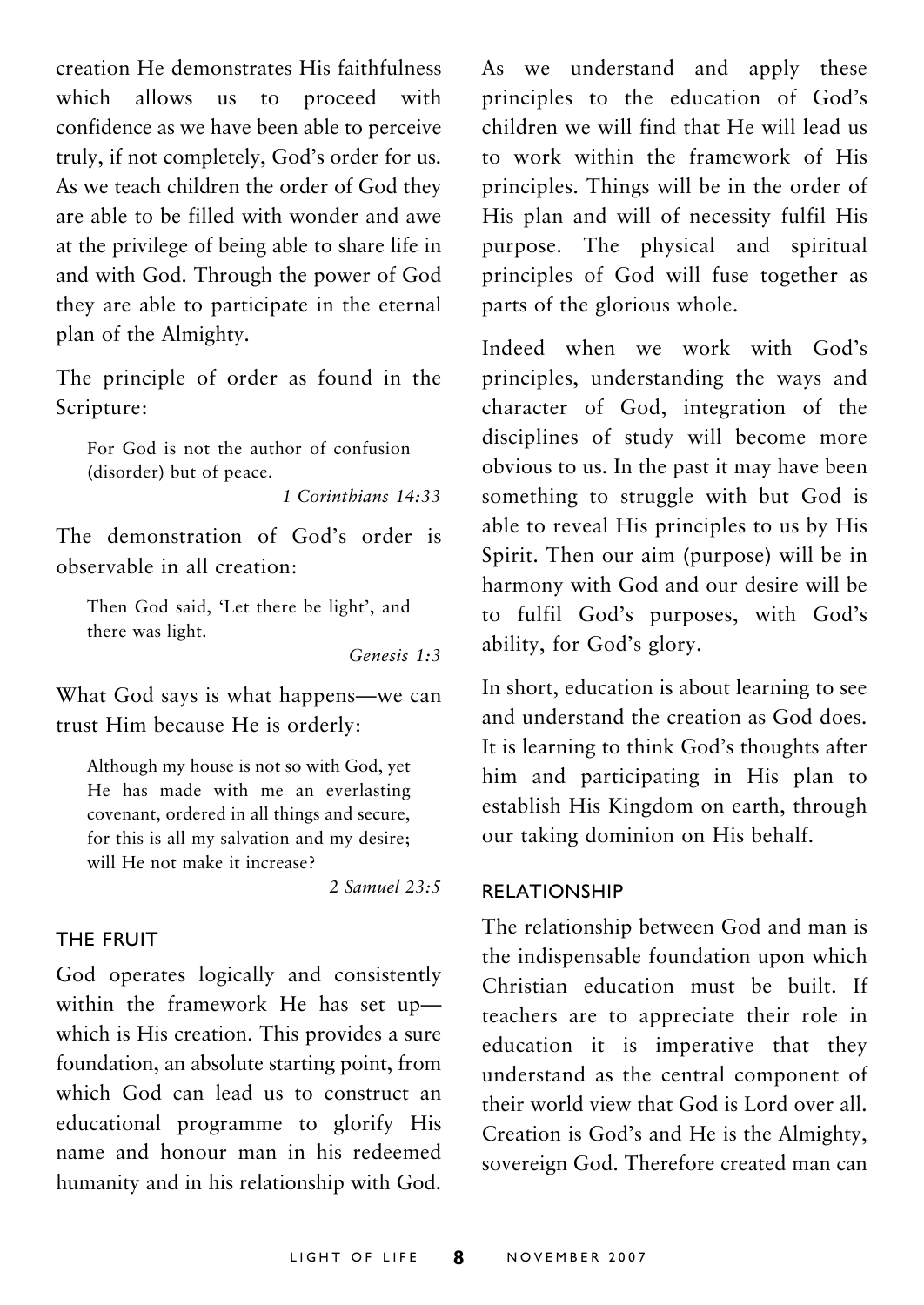only understand any aspect of God or His creation through submission to God, in Christ, by revelation.

Nevertheless, this man, made in the image of God, is the zenith of God's creation and as such is a unique creature with boundless potential when in relationship with God in Christ (Genesis 1:26, 28, Psalm  $8:6$ ).

As man is the zenith of God's creation, God has purposed to communicate with us in such a way that we are able to fulfil His plans.

Through the Holy Spirit God has chosen to **reveal** Himself to His people, not just through common grace, but particularly through special revelation:

But as it is written; 'Eye has not seen, nor ear heard, nor have entered into the heart of man the things which God has prepared for those who love Him.' But God has revealed them to us through His Spirit. For the Spirit searches all things, yes, the deep things of God.

*1 Corinthians 2:9–10*

God has chosen to **communicate** with us in accordance with His character, which is planned, purposeful and ordered. Our task is easy—to wait on the Lord and trust in Him—for He is able to bring His plans to pass through us.



## **HEA** MOVES FORWARD

LEM's Home Education Assistance programme (HEA) has been available to home educators since 1986.

In those twenty or so years we have been privileged to assist many families from all over Australia and even a number of missionary families in many other nations. The results have been very satisfying both for the families and for us.

The HEA programme is designed to assist parents with the challenging task of teaching their children at home. We believe that as the Bible teaches that education is a

parental responsibility the role of the HEA programme is simply to assist you, the parent, in your God-given role.

As many parents find the task somewhat intimidating, HEA offers to assist you to do an excellent job educating your children. Our experienced staff can assist with recommendations for curriculum resources, timetable planning for each subject, testing and the vast array of questions that will occur as part of your endeavours with home education.

#### **CHANGES**

Merrin Larsen has faithfully served the Lord at LEM for over ten years. During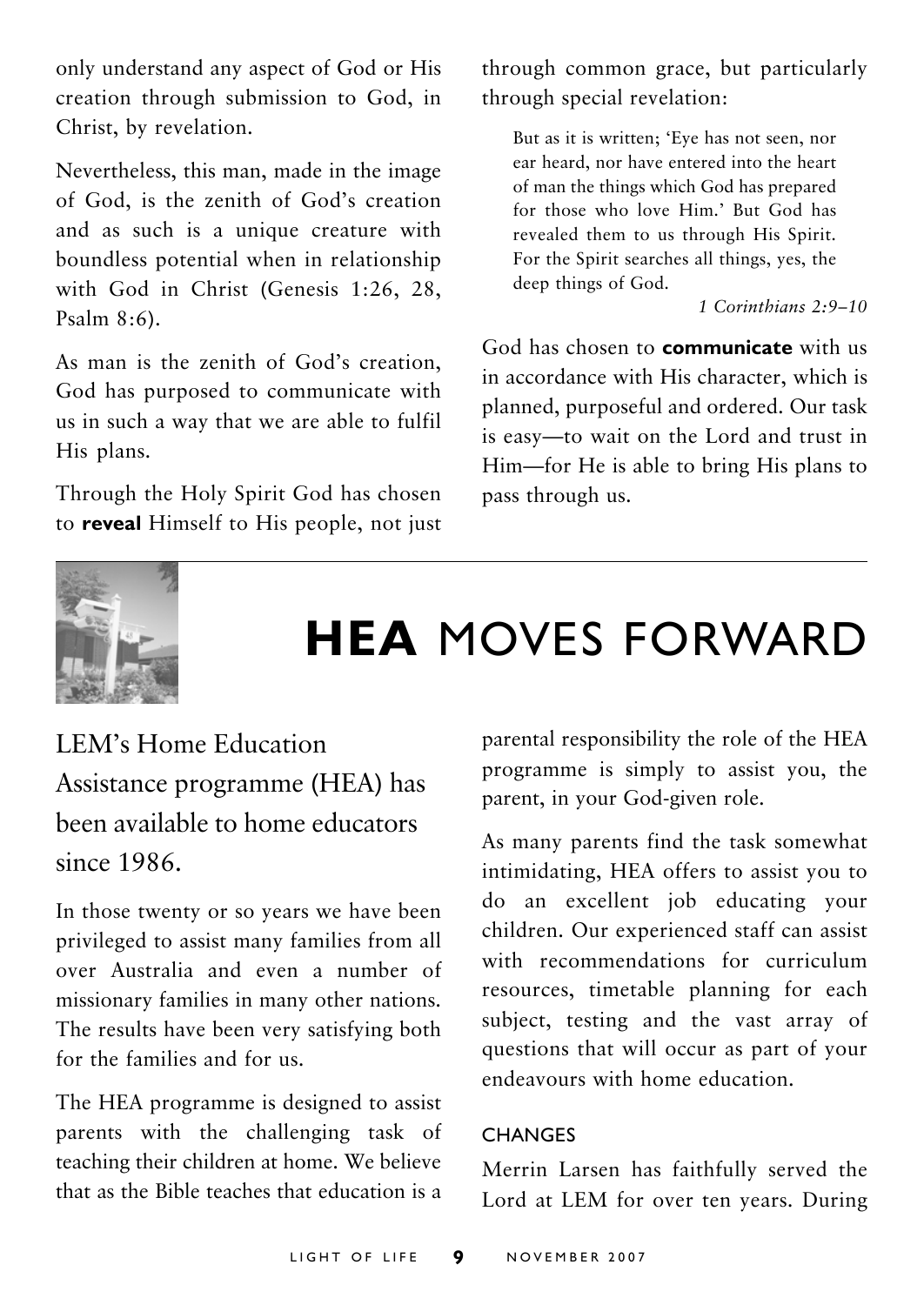that time she has helped hundreds of parents with their home education programmes. Changing circumstances in recent times have forced her to review her position and it has been with great sadness that we have seen Merrin go on to other full-time employment here in Canberra. We wish her well and trust she is able to find fulfilment in her new place of service as she did with LEM. We have many fond memories of the wonderful success stories of student's achievements many of you have brought to us through Merrin.

Most of you would be aware that Merrin has been ably assisted by Glenda Joanknecht, who has worked with LEM in various capacities for almost twenty years. Glenda is a most capable lady who in the past has been responsible for marking and recording your results and issuing report cards and certificates. She will now lead the programme to assist parents with their home education.

Merrin's speciality was in preparing students during their last two years of secondary education for placement in tertiary education—unfortunately we can no longer offer that specific service.

#### **HEA IN 2008**

We will continue to offer home education assistance for 2008 with some minor price adjustments.

We provide an assessment service to enable us to place your child at a suitable level in each subject. This service is a separate expense at \$60 for a full battery of tests for one child.

The HEA programme will offer curriculum recommendations for your child plus setup sheets to help plan your year's work in each subject. We also assess the child's progress during the year and monitor, check and record results. We assist with marking and issue report cards and Year 10 and 12 Certificates.

In the past we have offered a Flexi option which we have felt has not fulfilled expectations. As a result we will not be continuing with this option in 2008.

Consequently, we will not need to differentiate and the programme will simply be known as HEA.

Fees for the HEA programme for 2008 range from \$180 for grades K–2 to \$380 for Grades 10–12. There is also an annual family fee of \$50.

HEA members also receive a 5% discount on all material purchases from LEM.

For full information visit our website or ask for our Home Education booklet.

We look forward to assisting you and your family for the future.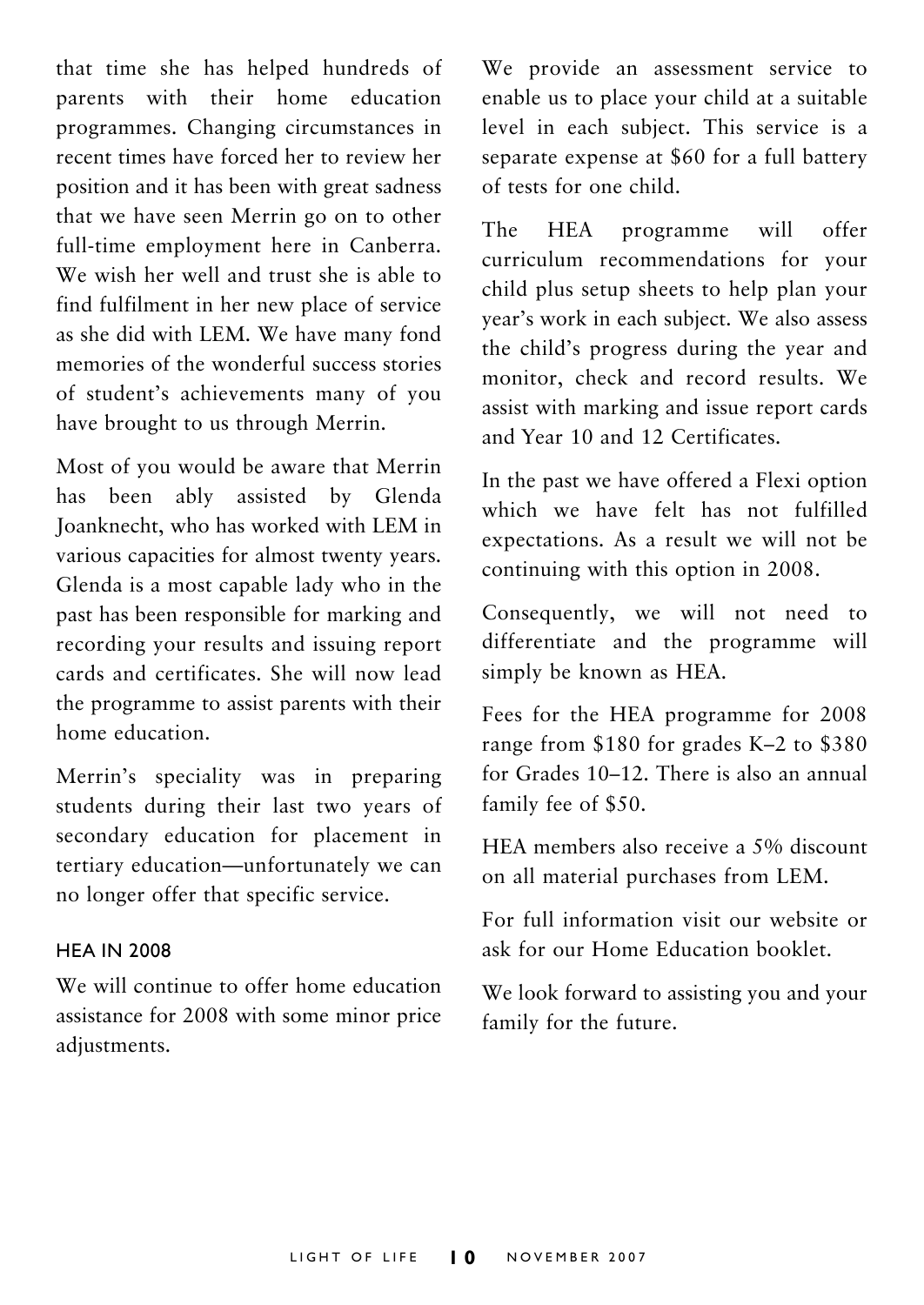

# **IN THE MALAY**

REPORT BY WENDY HILL

### I have just returned from nearly a month in Singapore and Malaysia.

It was a most blessed and rewarding trip, catching up with old friends from my first visit five years ago, and meeting new ones.

I gave five talks at various churches in Singapore and Kuala Lumpur and also at the four day Institute for Biblical Life Principles Homeschool Conference conducted by IBLP in Melacca where one hundred and two families attended. The audiences consisted of a wide range of people—homeschoolers, music students, pastors, church elders, church musicians, people from different denominations and from many countries.

The main message was about balance and order in God-honouring music. An appeal was made to parents, students, teachers and church leaders to enter a 'Music Mission Field' to counteract the abuse of music elements in many current music styles. The response was overwhelming and very encouraging. As I had suspected, a vast number of people are very concerned about the negative influences of

music on youth today, including music in the Church. But they feel unable to pinpoint the problems.

My talks explained in lay terms the spiritual foundations of three music elements, melody, harmony and rhythm. I discussed their use and abuse, clarifying the issue in the minds of many. People began to see the importance of understanding more about the music elements and why I have written *The Elements of Music* series.

I also gave a five-day Level Two piano teacher training course in Kuala Lumpur. Many piano teachers expressed interest in doing Level One next year.

Much soil was tilled and many seeds sown. Malaysia seems to be a great meeting place and a crossroads for many countries. *The Elements of Music* books are now in nine countries, like little acorns waiting nurturing and growth into giant oaks.

Several invitations were given for me to return next year and I look forward to that very much.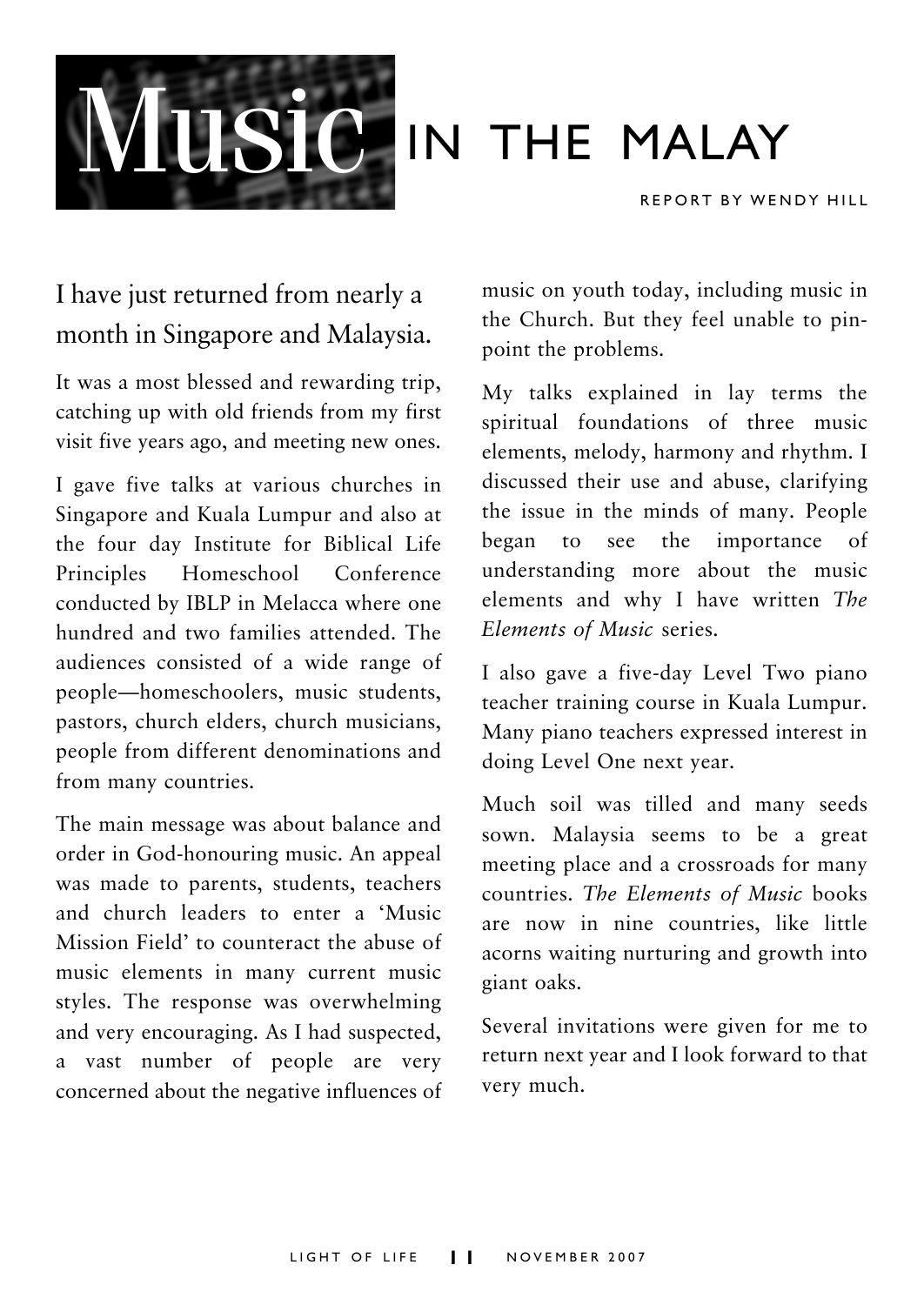

### *Musical instruments and accessories available at discount prices!*

#### **About the Schreuders**

We have been a home schooling family for over 17 years. Over the past 20 years, we have gained a wide knowledge of music and musical instruments. Each of our ten children is a skilful player in a variety of musical instruments, at high levels.

With a great love for music, we began a small music retail outlet in Warrnambool, Southwest Victoria.

We opened an eBay store retailing string instruments and accessories at discounted prices. Due to its great success, and requests for other instruments, we recently opened a second eBay store. Home schoolers throughout Australia purchase from our eBay stores. We only retail high quality products, and the feedback we have received is excellent.

If you live in Southwest Victoria, we also provide music tuition services in piano, violin, viola, cello, and flute. We also specialize in pianos—tuning, repairs, restoration, and sales.

#### **Our eBay stores**

#### SCHREUDERS MUSIC STRING INSTRUMENTS

*Visit us at http://stores.ebay.com.au/schreuders-music-string-instruments*

- Violins, violas, cellos, guitars, and all accessories (strings, rosins, bows, etc.)
- Music and theory flashcards for nearly all instruments—an excellent product which is selling worldwide to students, music teachers, and universities
- 'The Cello Grippa'—the Schreuder Family's own invention—100% guaranteed non-slip cello endpin holder, selling worldwide
- Tuner/Metronomes, Music Gift Items, and much more...

#### FIRST CHOICE MUSICAL INSTRUMENTS

*Visit us at http://stores.ebay.com.au/first-choice-musical-instruments*

- Recorders Harmonicas Irish tin whistles
- Panpipes Ocarinas Musical instrument accessories.
	-

We are currently expanding the range of products in this eBay store.

#### **For more information**

Please visit our eBay stores, or contact us at:

#### **Schreuder's Music**

2 Loyola Avenue, Warrnambool Vic 3280, Australia Phone (03) 5560 5218 Email schreudersmusic@hotkey.net.au

We'll be more than happy to assist and advise you on our great range of products.

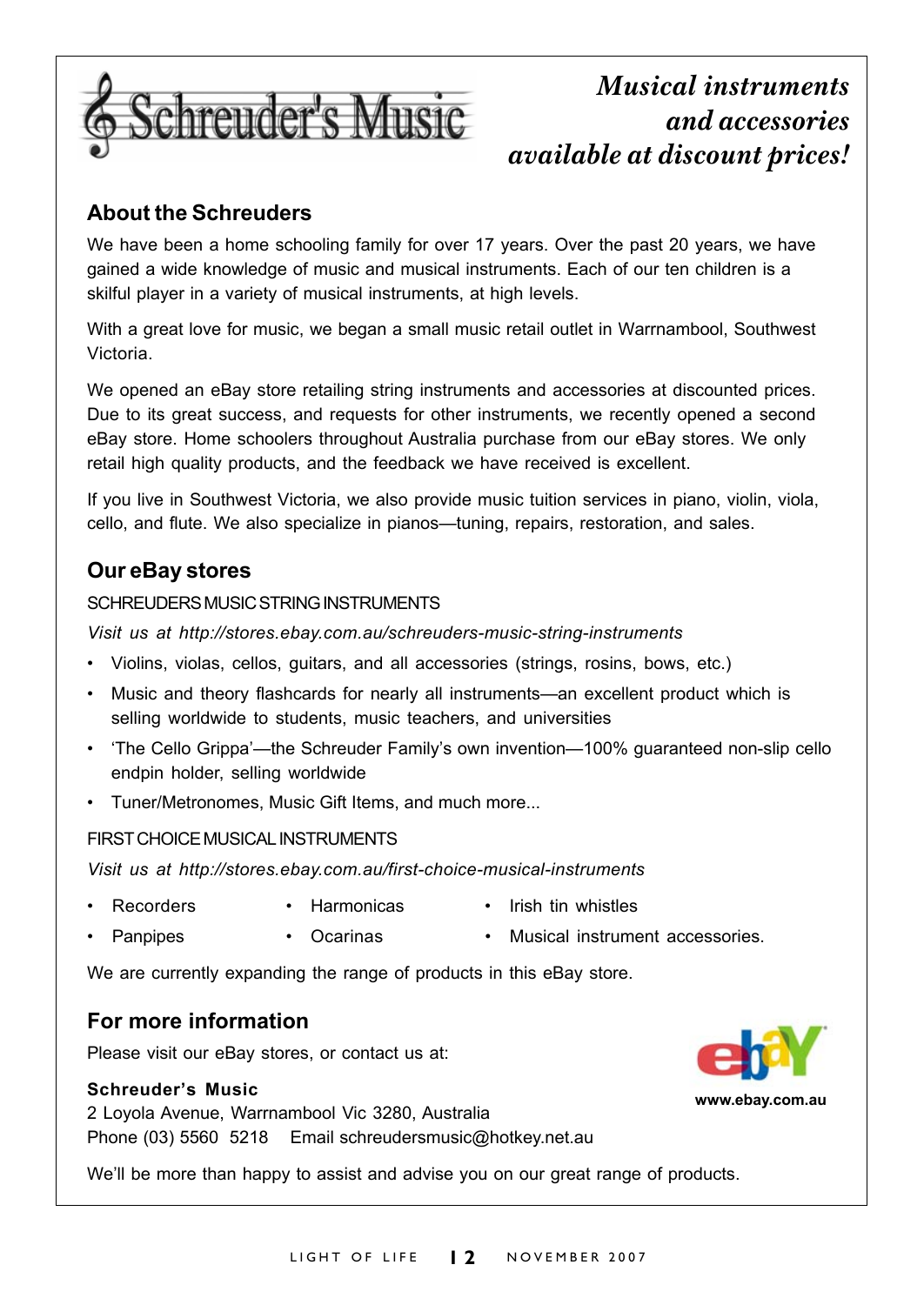# **THE 3 R'S** FOR PARENTS

NOAH D RUDOLPH, IN 'CHRISTIAN SCHOOL BUILDER'

The three R's that all parents should require of their children are *responsibility, respect* and *response*. These three R's are indispensable for preserving the way of truth and reproducing faith in the rising generation. They display the matchless grace of God.

Consider the responsibility, respect and response that our Lord demonstrated during His earthly mission.

Jesus accepted responsibility by submitting to His Father's will:

For I came down from heaven, not to do my own will, but the will of Him that sent me.

*John 6:38*

I have glorified Thee on the earth: I have finished the work which thou gavest me to do.

*John 17:4*

Jesus illustrated respect to the authorities on earth by paying tribute (Matthew 17:24–27). Our Lord, being the Son of God, also showed respect to His Father by saying, 'My Father is greater than I' (John 14:28).

Consider the wise and timely response of our Saviour as He addressed the needs of both friends and enemies. Peter, walking on the water and beginning to sink, 'cried, saying, 'Lord save me'. And immediately Jesus stretched forth His hand, and caught him' (Matthew 14:29–31). Iesus responded to the dying thief, 'Today shalt thou be with me in paradise' (Luke 23:43). To the believing leper, who said, 'Lord, if thou wilt, thou canst make me clean,' Jesus replied, 'I will; be thou clean.' (Matthew 8:2–3).

Parents themselves are graded in the three R's of responsibility, respect and response by the measure of support they bring to the school. Responsible, respectful and responsive children in school depend much on their parents' prevailing attitude toward the school. Parents must display to their children what they want their children to be. Children who daily observe their children living the three R's are conditioned to grow in them as well. These are the children who will 'arise up, and call [their parents and teachers] blessed' (Proverbs 31:28).

Following are some practical benefits these three R's bring to the school setting:

- 1. Children arrive at school on time, and parents are there for them when school is dismissed.
- 2. Children are quiet and attentive in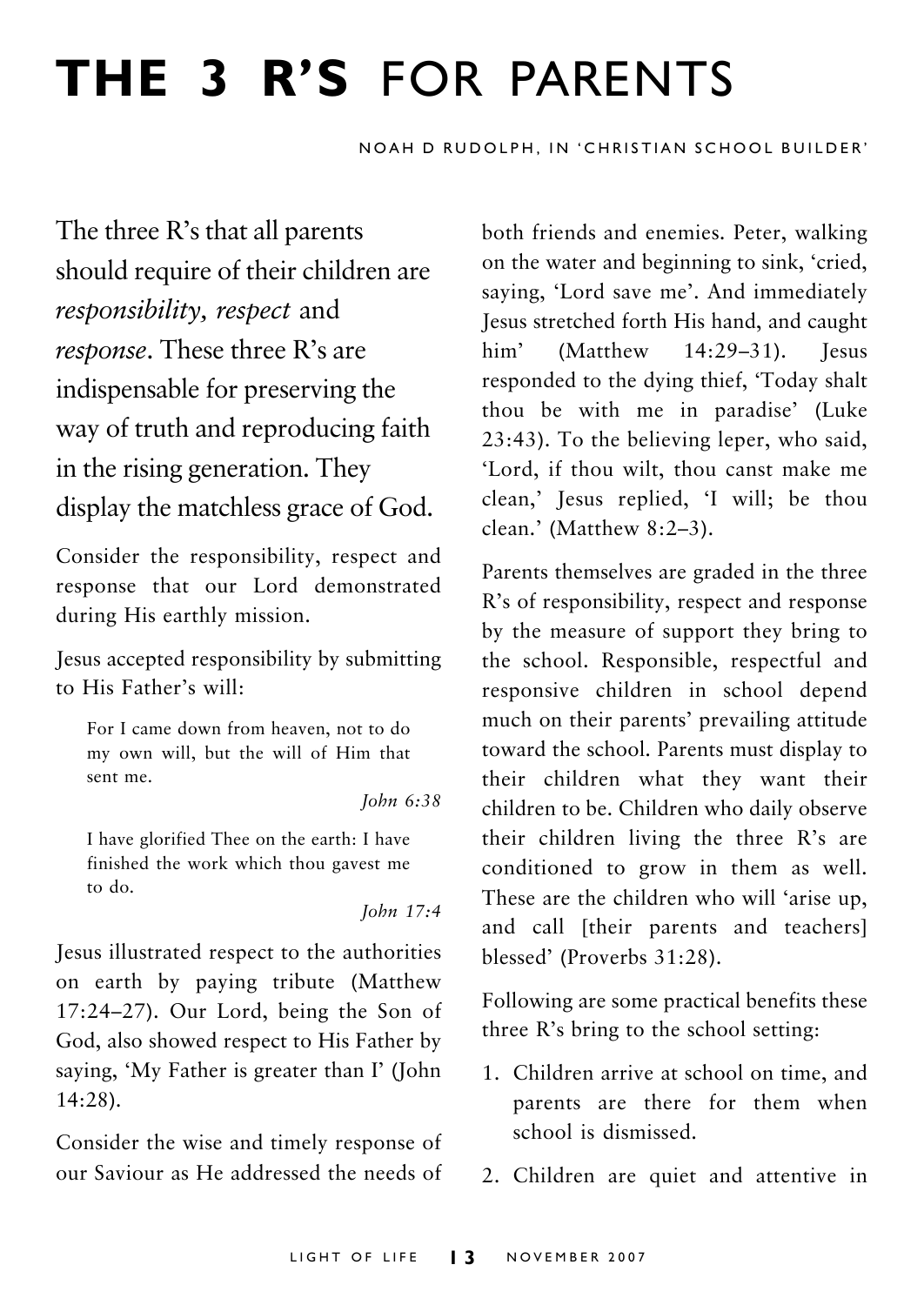worship, participate in class, and know how to listen and when to speak.

- 3. Students know the personal habits of cleanliness and neatness, avoiding biting fingernails and braids and suchlike. Brushing their teeth and using a handkerchief reflect training in good health habits.
- 4. The children enjoy pleasant interchange with classmates, showing respect for others, truthfulness and accountability. Their parents have established the Golden Rule as the only acceptable way to respond to others.
- 5. Children know how their parents will respond if they come home from school with negative reports about teachers or classmates. Stories of misconduct and punishment, complaints about school rules or assignments and so forth, receive a fair hearing from parents who know the blame shifting nature of children and who are careful to preserve the respect and dignity that belongs to the school.
- 6. Youth who are trained to be responsible, to be respectful and to respond promptly will be protected from the shame and servitude of much evil and prepared to serve the cause of truth in this generation.

Parents who have served the role of school board member, principal or teacher, or who understand the responsibility of filling those positions, will appreciate each other and cooperate as together they seek to instill these virtues in their children. The home, school and church must reflect loyalty to each other.

This is the only way our spiritual life and godly testimony will survive amid our darkening society of irresponsibility and disrespect.

By precept and example, parents and teachers must cultivate respect, give due commendation when children respond willingly and encourage them to do their best in performing their assigned duties. The joint effort of the home and school in training our children to be dependable, accountable, respectful and trustworthy will be richly rewarded as they become vessels 'sanctified and meet for the Master's use' (2 Timothy 2:21).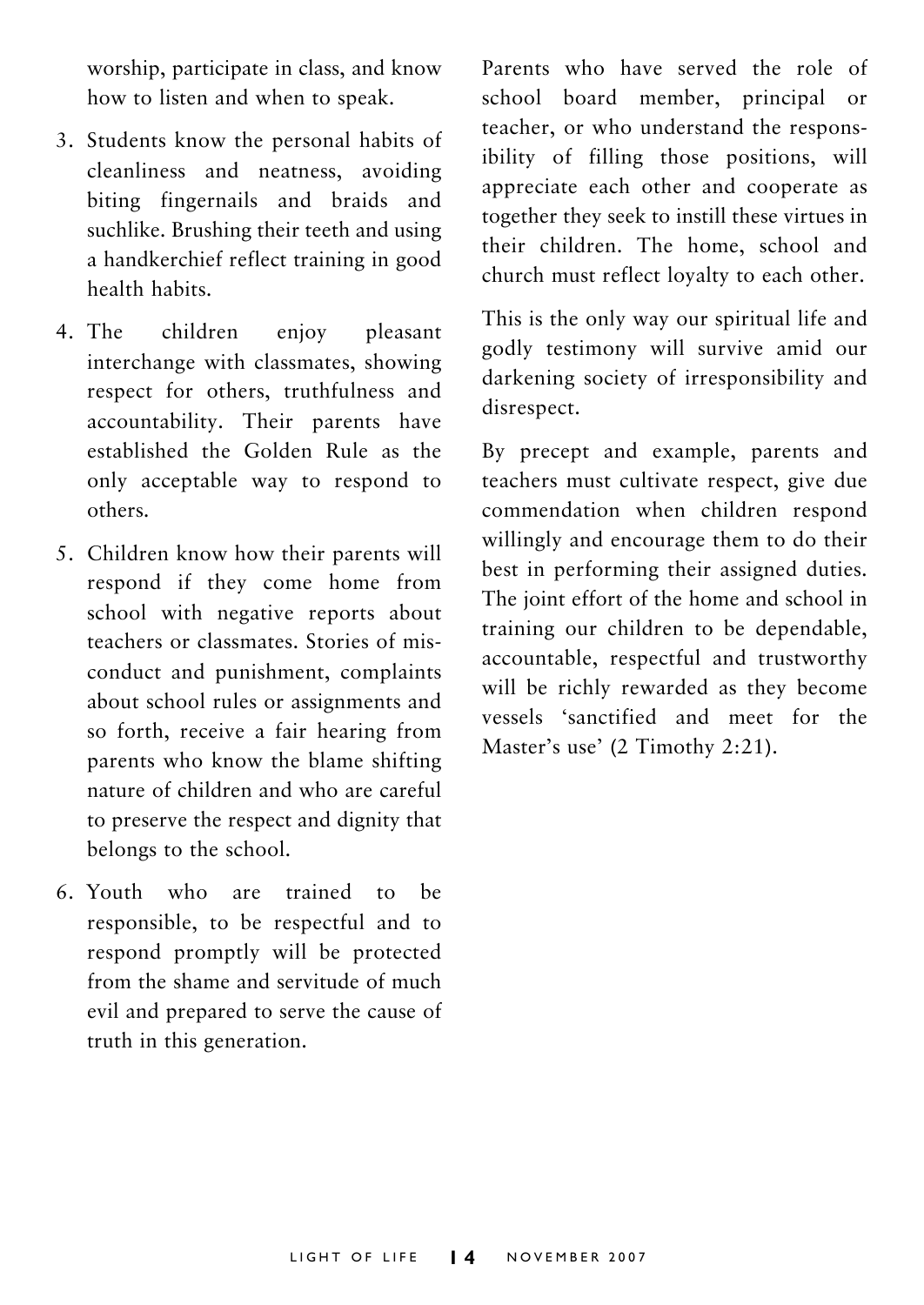

# **DISEASE:** CAUGHT OR EARNED?

PETER FROGLEY

Diseases or illnesses are not 'caught' or acquired by fate. they are earned. Some out of ignorance and some laziness, but nonetheless earned.

Many questions can arise when the concept of 'earning' diseases is discussed. Such questions as:

- If we don't catch diseases, how is it that when flu is going around everyone seems to get it?
- How is it that not every one catches a cold when colds are going around?
- How can two people eating basically the same diet, living the same lifestyle develop different diseases?
- If disease is caused by violating the laws of nature, how come a man in his 90s who has violated these laws all his life is in relatively good health, and his two-year-old grandson is dying of cancer—a chronic degenerative disease?

There are four main factors which determine the diseases or illnesses one will develop when they violate God's laws. These are:

- Attitude
- Genetic potential
- Types and severity of stress
- Vitality of the body

### **Attitude**

Negative attitudes and thoughts compromise the electric field, disrupting the communication between our innate intelligence and our body, inhibiting the health pattern being constantly projected to the body. As a result the normal daily wear and tear on the body, to various degrees, is not repaired, because either innate intelligence does not get the full message of the need to initiate repairs, or the message of repair sent out by the innate intelligence does not get to the area in need of repair.

Different attitudes and negative thoughts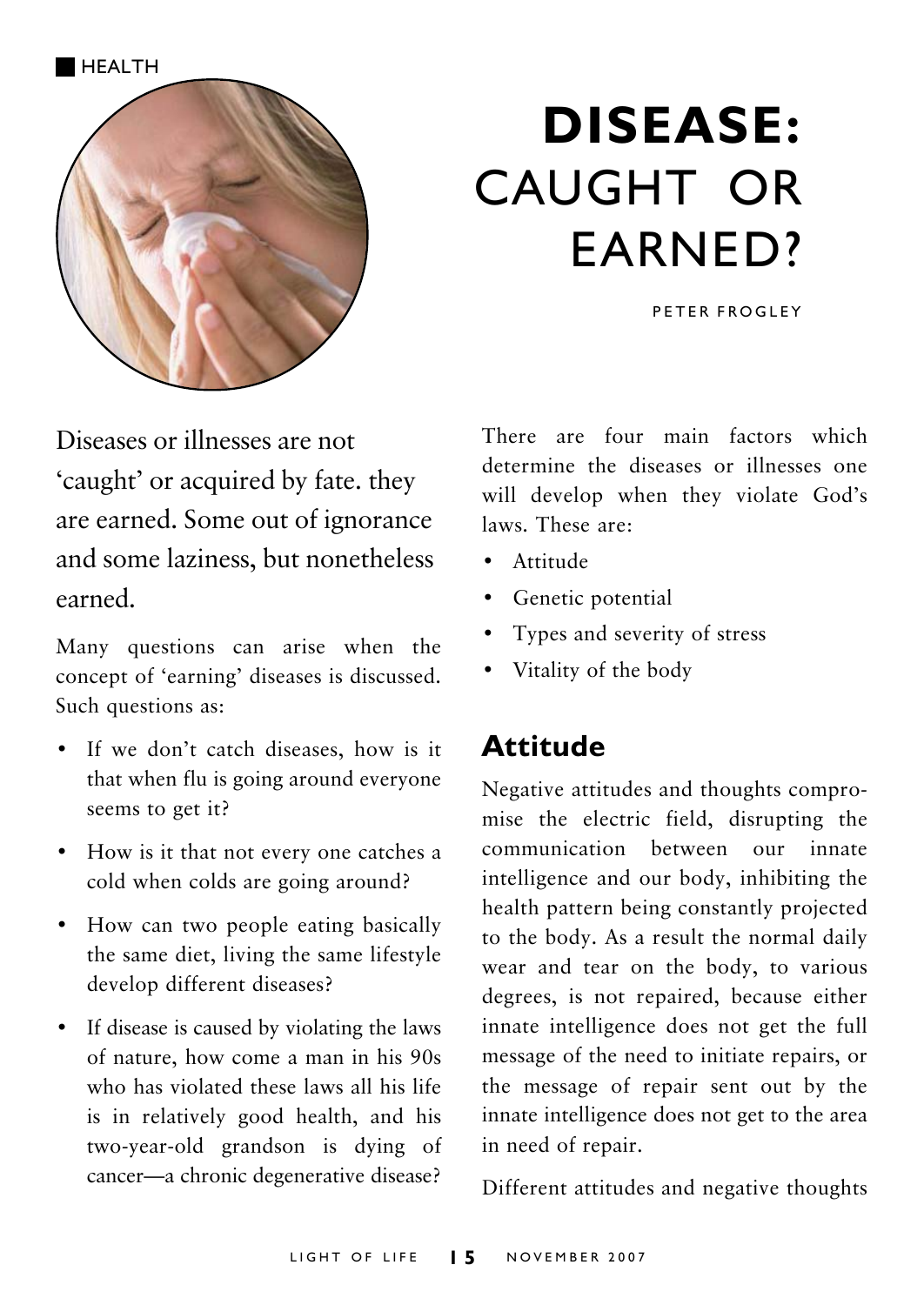will compromise the electric field in specific areas, thus disrupting communication between the brain and the specifically effected area. For example, an attitude of anger can cause problems in the throat region. Thus when one is harbouring a specific wrong attitude, they are setting themself up for a specific problem. This happens in two ways:

- The normal 'wear and tear factor' will not be attended to on a daily basis for the specific area of the body affected by the wrong attitude, and thus it slowly degenerates over time.
- This specific area of the body so compromised will now become weakened tissue. Thus any stresses that are introduced will negatively effect that area more than other tissue that has retained communication with the brain.

For example, a person with a low selfimage will compromise the portion of the electric field affecting the skin. When this person eats toxic foods, the skin (now being a weakened area) will be the site for the deposit of these toxins and skin symptoms develop, such as acne.

Another person who does not feel loved and supported by his family compromises the electric field around his neck area. This person may find that regular physical activity becomes a major stress on the neck and thus vertebrae may slip out of place, causing neck problems.

The more balanced the electric field, the better the communication between innate

intelligence and the body. This allows the body to handle stresses that may otherwise cause disease.

### **Genetic Potential**

Diseases are not inherited, rather the tendency or potential of a disease is passed on from parents to offspring.

A genetic tendency is only a potential disease. A genetic weakness does not have to manifest as a disease unless the laws of God are violated. Only then will the weakness manifest. For example, if a father has a heart problem he will pass on genetically weak heart tissue. This does not mean the child will have a heart problem, nor that they will develop a problem. Should the child violate the principles of life, however, those violations will take their toll on the weakest tissues in the body, in this case the heart.

These violations of the principles of life begin at conception and continue through life. For example:

- If the egg and/or sperm is toxic as a result of the general health of the parents at conception, the union of both will be toxic. Any genetic weakness at conception begins to become toxic and thus diseased.
- If the mother is not healthy whilst carrying the child, the baby will need to compete with the mother for nutrients, but ultimately mother will have priority for available nutrition and energy.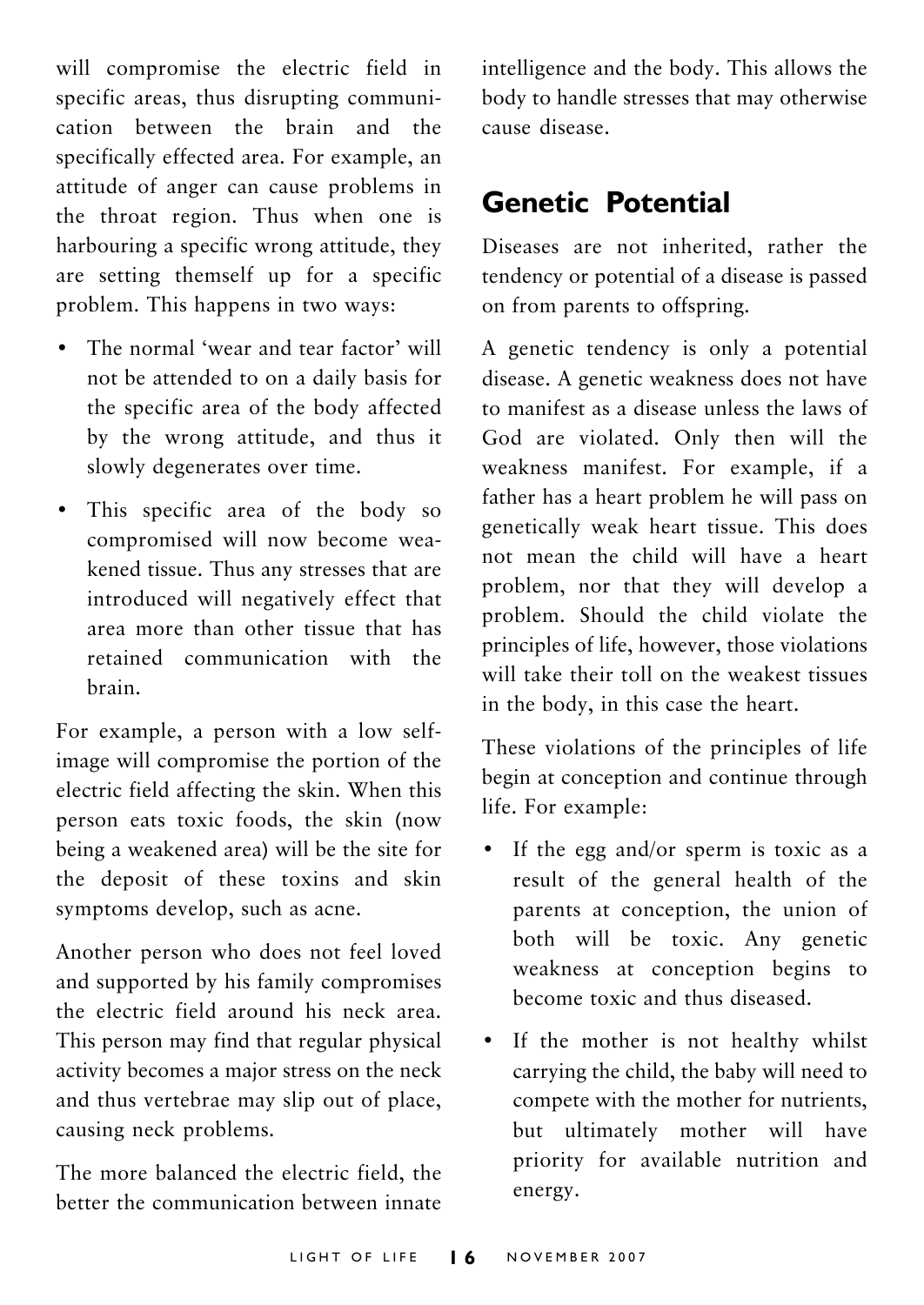Examples of this competition for nutrients may be seen in the mother developing tooth decay, leg cramps,

# A genetic tendency is only a potential disease

extreme fatigue and other physical ailments.

- The mother's diet whilst carrying the child determines the nutrition the child is able to receive. If the mother eats a toxic diet the child receives the residual toxins, which bring a genetic weakening, especially during the first three months of pregnancy. This is why many doctors refuse to give drugs or administer x-rays during the first trimester.
- The nursing mother passes her diet onto the child. If the mother is not eating nutritiously, genetic weakness will continue to be fed.
- The eating and living habits of the child, including attitudes, can have a detrimental effect. Even if parents had done the right thing nutritionally, a poorly eating child with poor attitudes will feed genetic weaknesses.
- Living and eating habits continue to be important even after childhood. Young adults can feed genetic weaknesses if they begin to eat poorly.

As each generation passes, the manifestation (clinical evidence) of the weakness shows up earlier. So it is possible, even likely, that a grandson may develop a degenerative disease before the grandfather. This pattern was borne out in the Pollinger cat experiments of the 1940s. It showed that each generation of cats fed a poor (cooked) diet degenerated rapidly from the previous generation. At the fourth generation the line stopped as their parents were either sterile or the kittens were stillborn.

The good news is that genetic weaknesses or tendencies grow weaker with each generation that chooses a healthy lifestyle.

## **Types and Severity of Stress**

Different stresses will affect the body in different ways, thus different stresses will be manifest in different parts of the body. This factor is only minimally influenced by genetic tendency, but may establish a new genetic weakness for offspring. For example, a cigarette smoker will obviously store much of the noxious toxins of this habit in his lung tissues, whether he has genetically weak lung tissue or not. However, if he does happen to have genetic weaknesses of the lungs, the symptoms resulting from smoking will manifest much earlier than one who does not have genetically inferior lung tissue.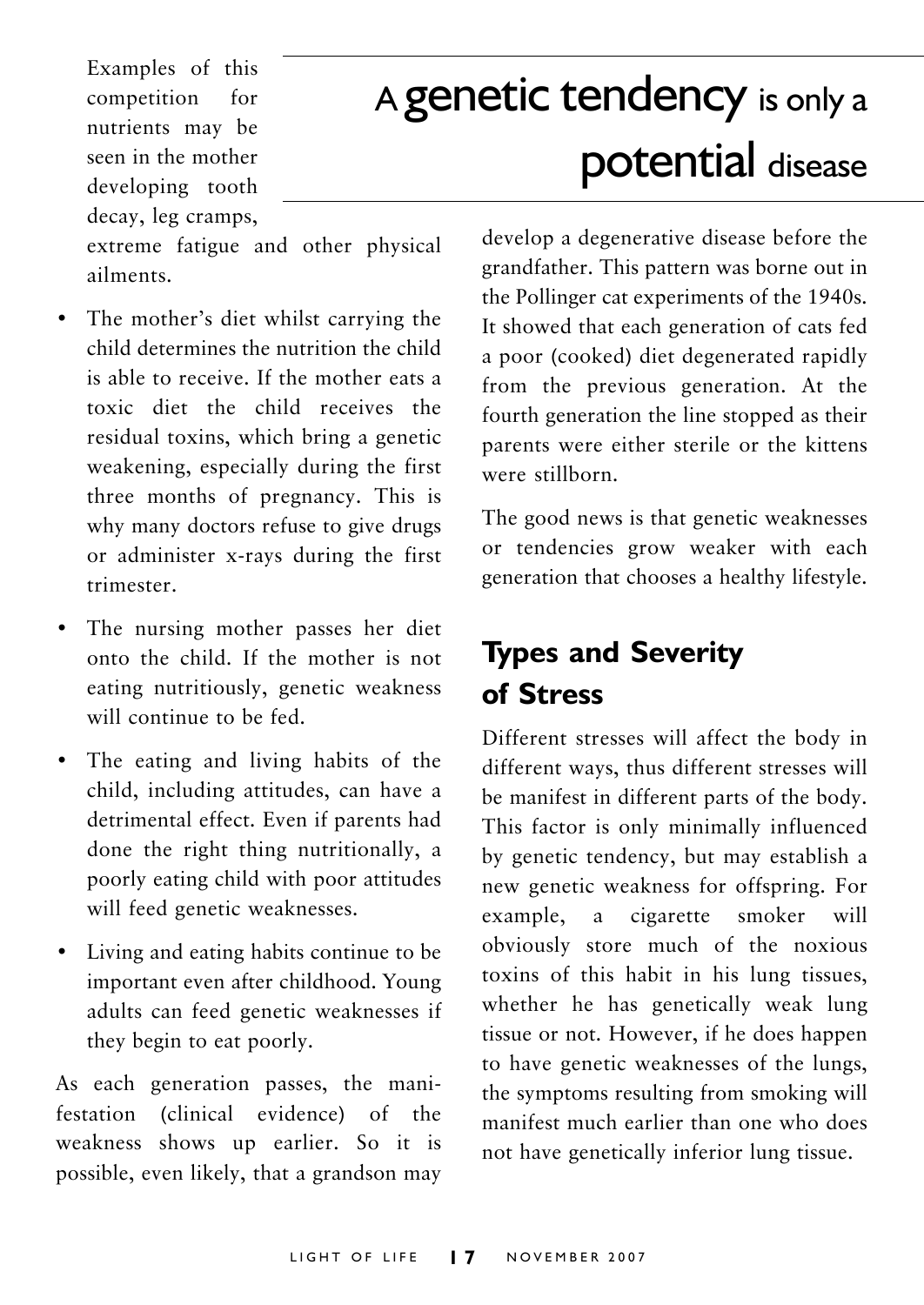The body, in some cases at least, attempts to eliminate or store specific toxins through certain avenues. For example:

- salt is emitted via the skin (this is why perspiration tastes salty)
- uric acid is stored in the big toe or feet (gout).

Also, the more severe or toxic the stress, the greater toll it will take on the health of the body.

## **Vitality**

By definition, the vitality of the body refers to the overall energy level of the body, how much irritability the cells possess, the closeness of its pH to 7.0, how free the tissues are of toxins, the energy producing capability of the cells, etc.

The greater the vitality, the more energy the cells will have, increasing the vicarious elimination efforts by the tissues.

This vicarious elimination will head toward the surface of the body—to get the toxins out of the body. Thus the mucous membranes and skin will generally be avenues of exit where symptoms will arise when the body's vitality is high. For example; sinusitis, ear infections, measles, chicken pox, etc.

As the vitality lowers—due to continued toxic input, stress and suppressing cleansing reactions—the body is no longer able to afford the energy and must simply store the toxins in its tissues, in the deeper layers of the body. This can result in arthritis, cancer, senility and diabetes, etc.

The better we understand the structure and function of the human body the better we can care for it and therefore significantly reduce health problems.

*I am indebted to Dr Joel Robbins for the content of this article.*



## LEM MATERIAL PRICE ADJUSTMENTS

We have been able to hold prices of LEM and LEM Phonics materials steady for many years, but after a recent review of our production costs we have needed to increase the retail prices of most of our resources. Indeed, some books were severely underpriced and have required quite significant price increases. However, all is not lost! As a last chance offer to our faithful customers, we have included with this issue a 'beat the price rise' flyer of LEM products.

**Send the flyer in with your payment details before Monday 17 December and your order will be processed at the original prices. This is a great opportunity to stock up for the new year.**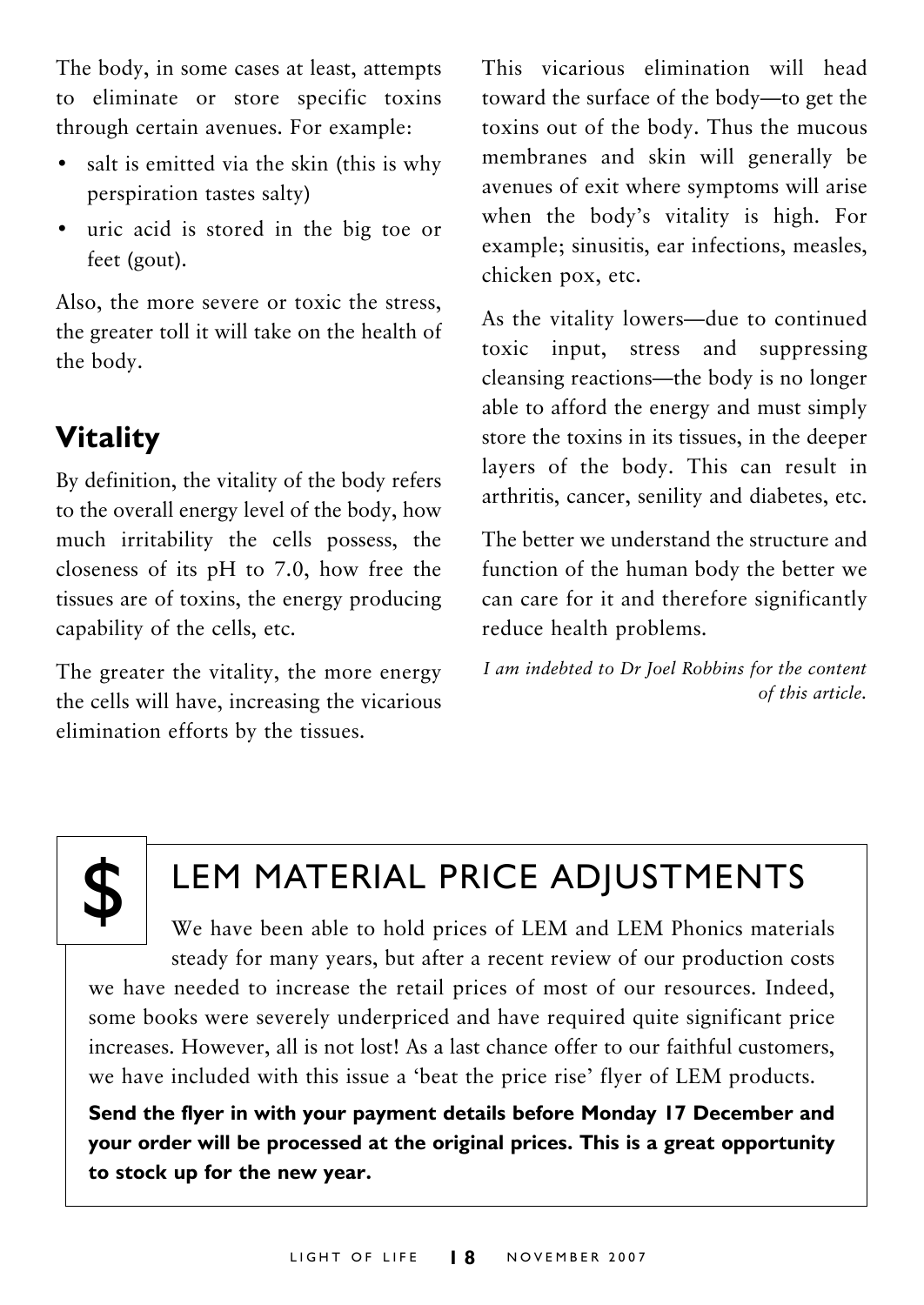## **The Elements of Music Vol 3**

After much hard work from Wendy Hill and the LEM staff, EM3 is here! Volume 3 of this comprehensive, completely bible-based music appreciation course builds on the foundations laid in volumes 1 and 2. It encompasses music theory, composition, history and keyboard skills, as well as general world history and philosophy.



#### **Music theory** develops as students

learn to compose by putting scriptures to music. Four new **music elements** are learned (body, touch, dynamics, tempo). **Keyboard skills** continue to be improved with scales and chords.

Volume 3 continues the timeline of **music history**, covering the Classical and Romantic Periods (1750–1850). It explores the basic concepts of **philosophy** and the continuing conflict between man's ways (humanism) and God's ways (Christianity). Students will meet not only God's **missionaries, preachers, hymnwriters and composers**; but also the humanist **philosophers** and man-focused **composers** of the 18th and 19th centuries.

The **Keyboard Arrangements Book** provides a practical application of teaching points from lessons and worksheets. Students learn to play and analyse many hymns, and **two CDs** contain hundreds of examples for **ear training** and listening to music from different periods.

The **Test Booklet** contains four comprehensive end-of-term tests to ensure students have clinched the concepts they have learned.

The books are enriched with many music examples, tables, maps, timelines, detailed diagrams and illustrations.

| Teacher's Manual <i>including 2 CDs and flashcards</i> 233 pages \$69.95 |                   |  |
|--------------------------------------------------------------------------|-------------------|--|
| Student Workbook                                                         | 178 pages \$49.95 |  |
| <b>Student Test Booklet</b>                                              | 38 pages \$20.95  |  |
| Keyboard Arrangements Book                                               | 44 pages \$21.95  |  |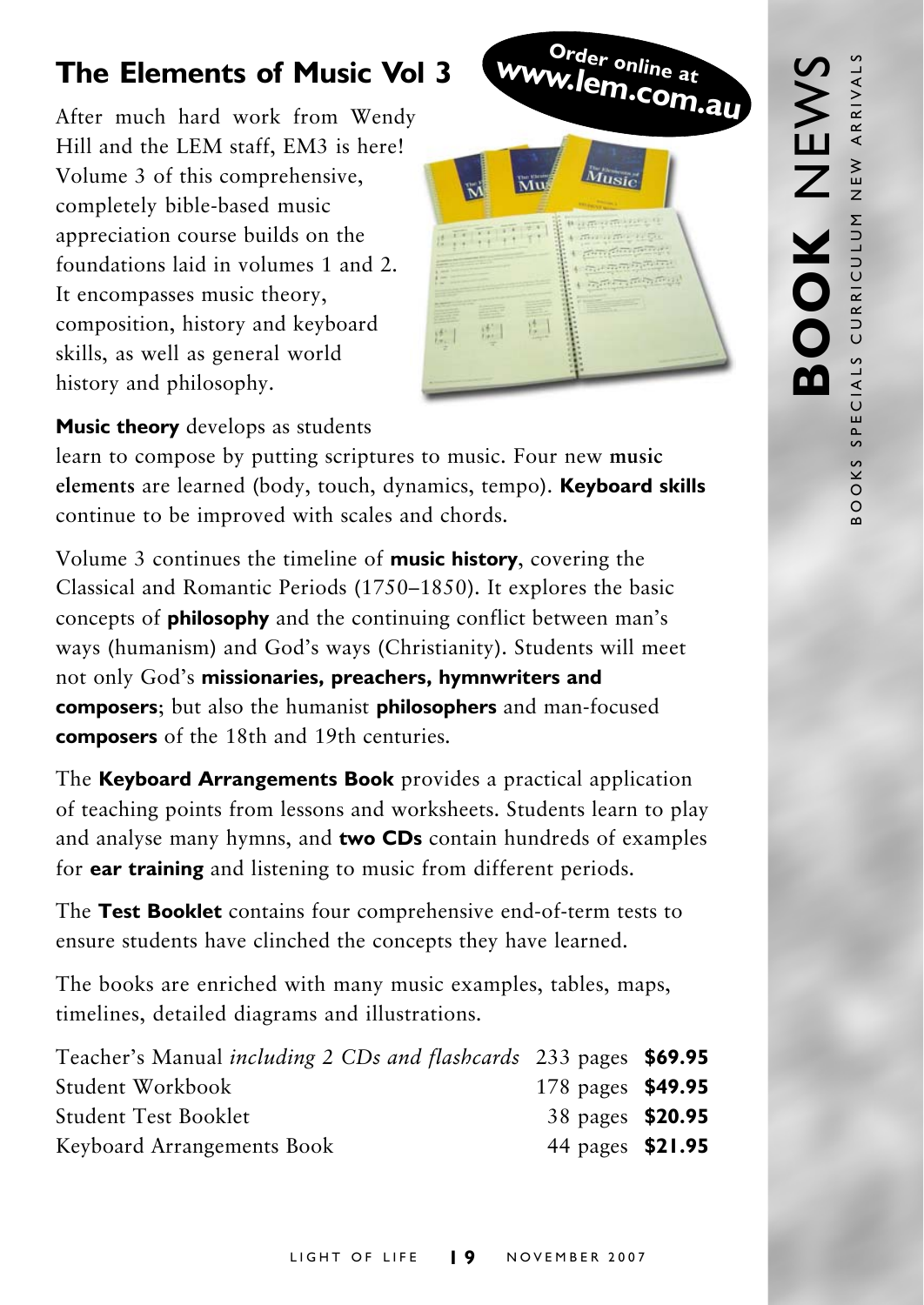## **New Hope for Diabetes**

Evelyn Garrard has assembled this excellent material to help anyone with diabetes among their family and friends to understand the disease and what can be done about it. 22 page booklet. **\$2.00**



### **Third Millennium Press**

We are now stocking Third Millennium's lavishly illustrated, full colour charts which fold out to double sided panoramas of history*.* These beautiful resources for schools and home schoolers are sure to become favourites now and heirlooms for the future.

#### THE TIMECHART HISTORY OF THE WORLD

Unfolds to a 4.5 metre long wall chart chronicling world history. It begins with Bishop Ussher's creation date of 4004 BC and follows through all major civilisations right up to 2004 AD. **\$34.95**

THE TIMECHART OF BIBLICAL HISTORY This begins in the same manner as *History of the World* but then continues with Biblical history until 100 AD. This 4.8 metre fold-out chart also includes numerous full colour historical maps and summaries of major eras of biblical history. **\$34.95**



#### PANORAMA OF THE OLD TESTAMENT PANORAMA OF JESUS AND THE NEW TESTAMENT

Beautifully produced 2.5 metre fold-out charts of the major events of the Old and New Testaments. Attractively illustrated in full colour. **\$29.95 each**

ALSO AVAILABLE: THE NATIVITY AND BOYHOOD OF JESUS Delightfully rendered full colour illustrations with text harmonised from the four gospels in the King James Version. 24 pages. **\$9.95**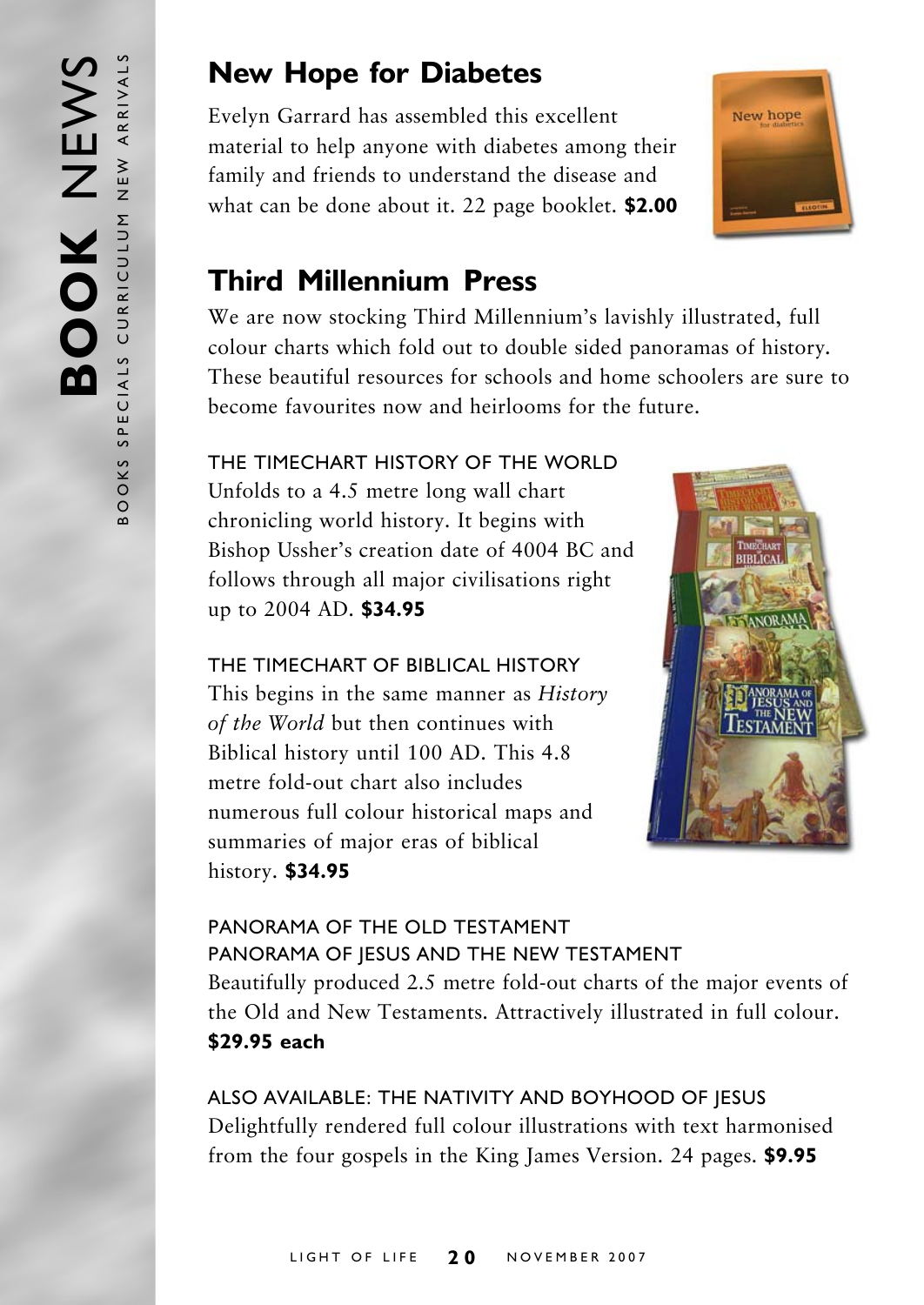## **Keith Windschuttle**

Having heard Keith Windschuttle speak recently we would like to recommend two of his better known books.

#### THE FABRICATION OF ABORIGINAL HISTORY, VOL 1.

For too long our understanding of Aboriginal history has been dictated to by the 'Aboriginal Industry' to the disadvantage of the Aboriginal people. Windschuttle dismantles their case by appealing to the original documents quoted by the 'Industry', and demonstrates the blatant inaccuracies in their writings. The first volume focuses on the Tasmanian Aboriginals, who were a different race to mainland Aboriginals. 470 pages, hard cover. **\$49.95**



#### THE KILLING OF HISTORY

Writing as an historian Windschuttle exposes the distortion of history by modern literary critics and social theorists. Peter Munz, history professor emeritus at Wellington's Victoria University, calls it 'a splendid attack on cultural and ethnic relativism which will go a long way to restoring confidence in historical knowledge and our understanding of the past.' 290 pages, hard cover. **\$29.95**

## **Reel Kids Adventures**

We now have two new titles for this series of contemporary Christian adventure stories, based on true events, by YWAM writer Dave Gustaveson. *The Danger Zone* and *The Himalayan Adventure* are **\$10.25 each**.





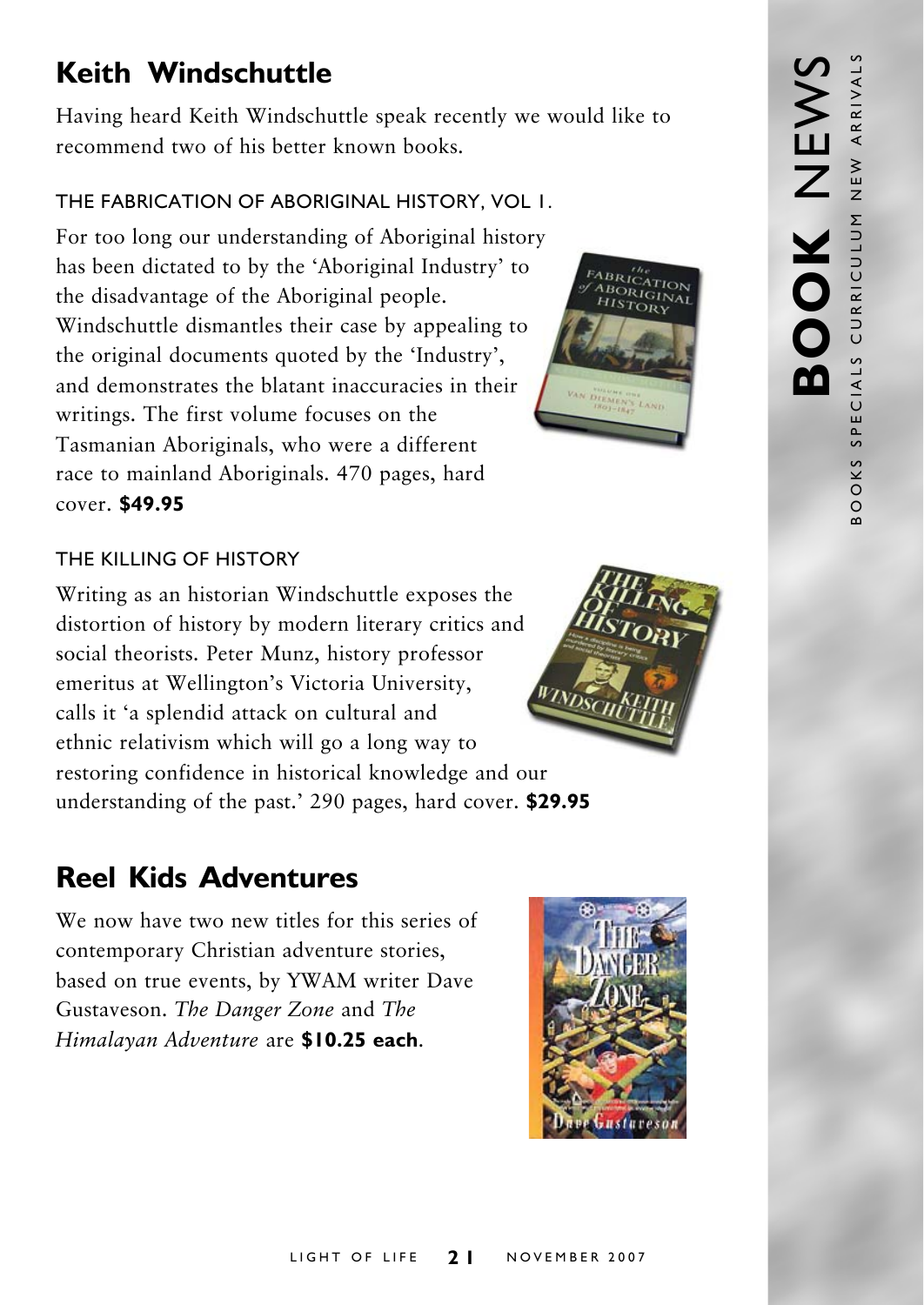## **YWAM Publishing**

#### CHRISTIAN LIVING CLASSICS

These are two series of books carefully researched and edited from the prolific sermons of the renowned nineteenth century English Pastor, Charles Spurgeon. Paperbacks of 150–200 pages. **\$14.65 each**

#### *Discovering the Power Series compiled and edited by Lance Wubbels* A series offering an intimate view into the life of Christ.

Discovering the Power of Christ's Prayer Life Discovering the Power of Christ's Miracles Discovering the Power of Christ's Tears Discovering the Power of the Cross of Christ Discovering the Power of Christ the Warrior Discovering the Power of Christ's 2nd Coming

### *Believer's Life Series compiled and edited by Robert Hall*

The best of Spurgeon's practical teaching on Christian living. Spiritual Warfare A Passion for Holiness What the Holy Spirit Does





#### HEROES OF HISTORY

The Power of Prayer

*Heroes of History* is a unique biography series from YWAM publishing that brings history to life with the remarkable true stories of fascinating men and women who changed the course of history. The stories are told in an engaging narrative format, where related history, geography, government, and science topics come to life and make a lasting impression. **\$13.20 each**

Thomas Edison George Washington Clara Barton Harriet Tubman Daniel Boone Laura Ingalls Wilder Douglas MacArthur Orville Wright

Christopher Columbus George Washington Carver

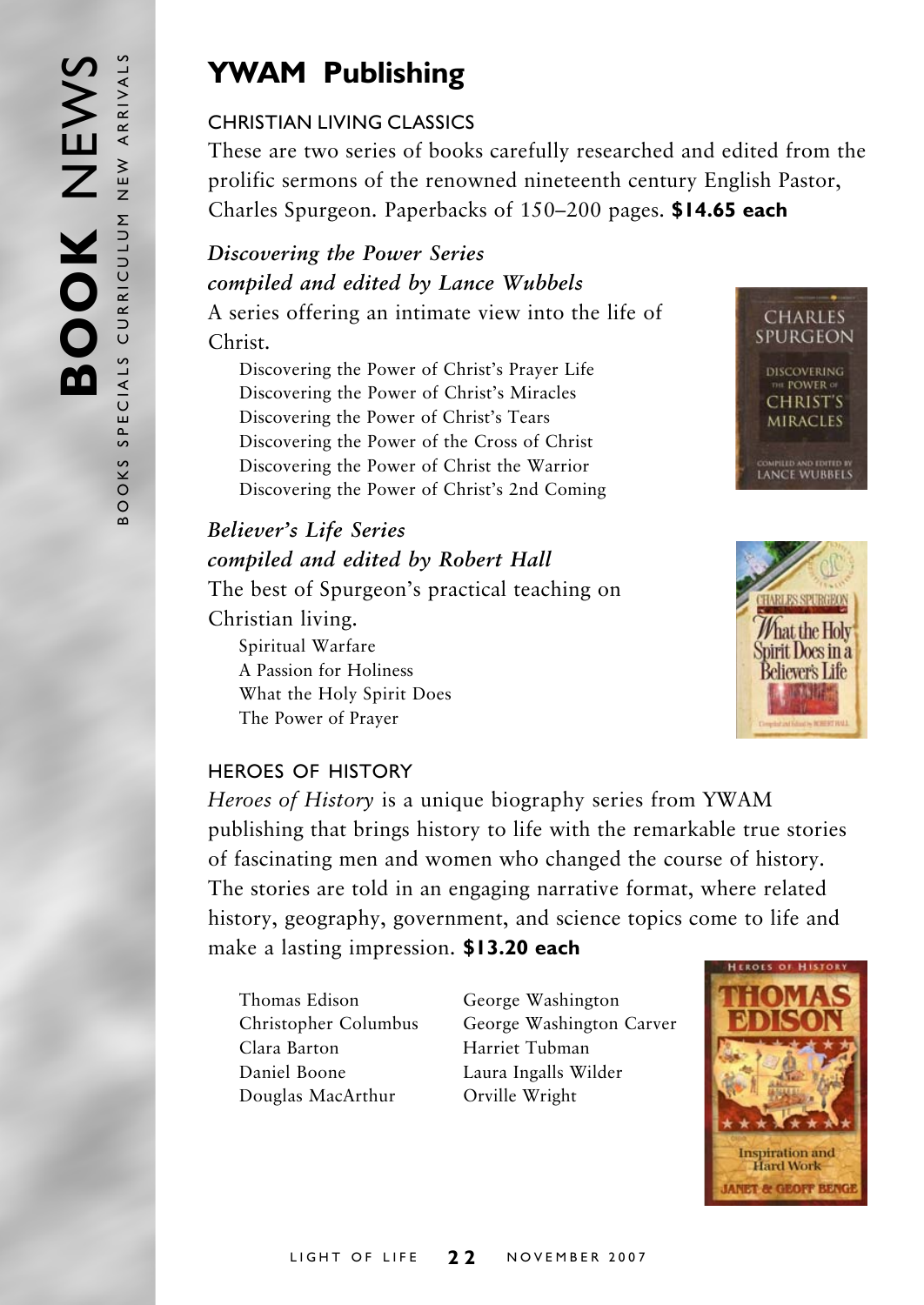#### CHRISTIAN HEROES THEN AND NOW

Be inspired by the exciting life stories of these heroes and witness the drama of faith and character being tested under the most extreme circumstances. These fast-paced adventures take the reader to the heart of a nation, an era, and what it means to live a life dedicated to serving God and those He loves. Most suitable for ages 9–15. **\$13.20 each**

Adoniram Iudson Ida Scudder Amy Carmichael Jim Elliot Betty Greene John Wesley Brother Andrew John Williams C S Lewis Jonathon Goforth C T Studd Lillian Trasher Cameron Townsend Loren Cunningham Clarence Jones Lottie Moon Corrie Ten Boom Mary Slessor Count Zinzendorf Nate Saint David Livingstone Rachel Saint Eric Liddell Rowland Bingham Florence Young Sudar Singh George Mueller Wilfred Grenfell Gladys Aylward William Booth Hudson Taylor William Carey



#### INTERNATIONAL ADVENTURES

On every continent, in every nation, God is at work in and through the lives of believers. From the streets of Manila to mysterious Albania to the jungles of Ecuador and beyond. The titles in the International Adventures series emerge as dramatic episodes that could be directed only by the hand of God. **\$19.20 each**

Peace Child *Don Richardson* Lords of the Earth *Don Richardson* Torches of Joy *John Dekker and Lois Neely* The Man with the Bird on his Head *John Rust and Abbie Anderson*

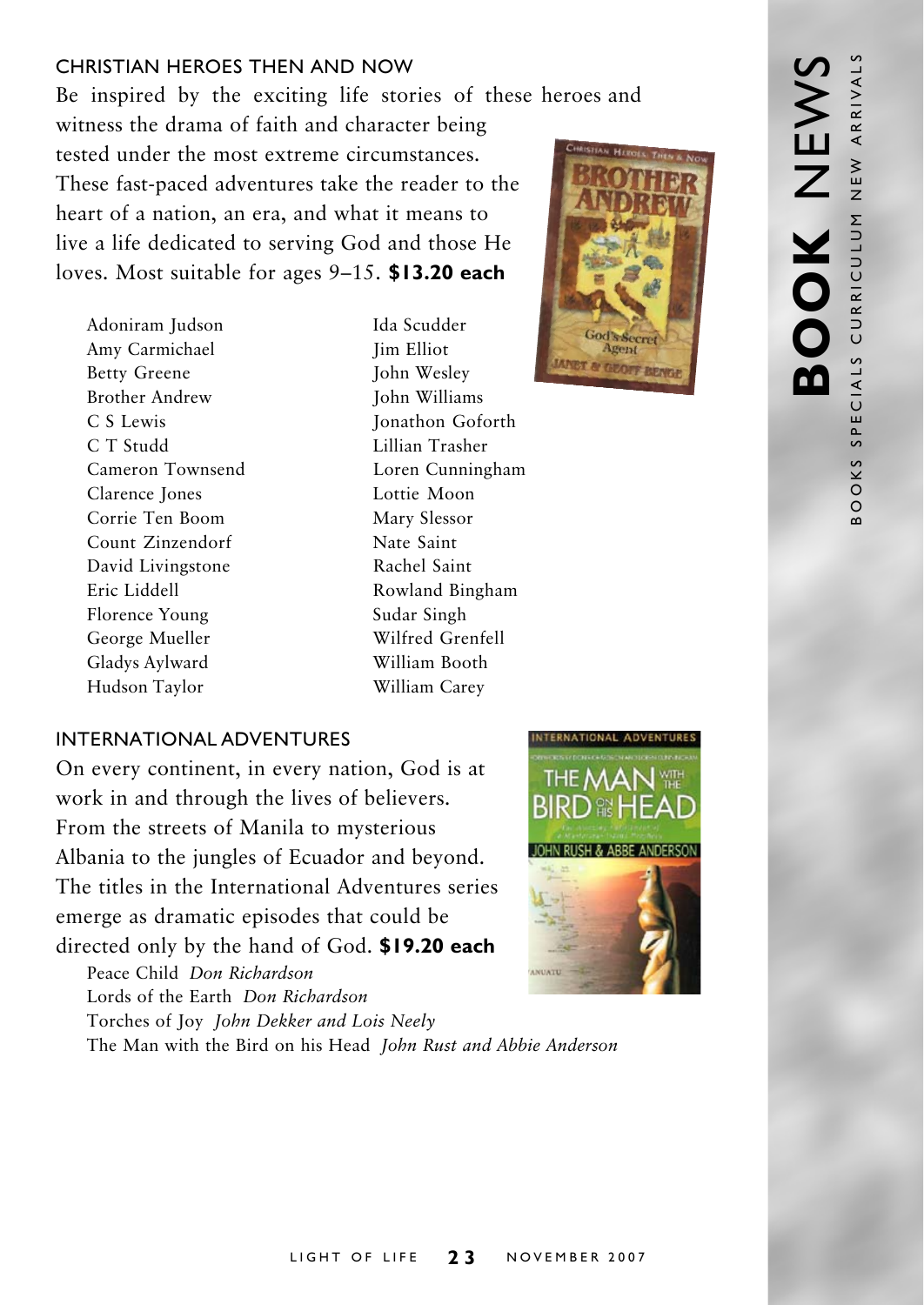

# LEM PHONICS **CORNER**

Quite frequently I have homeschoolers and school teachers reporting to me how LEM Phonics has blessed them in teaching their children.

However, there are some who reject the program on various grounds before giving it a 'fair go'. I found this report from an exteacher particularly interesting because the prior attitude of the mother reflects a relatively common problem which teachers have with embracing LEM Phonics—until after they have tried it.

## **LEM Phonics: Password to a More Confident Child**

At our home education network meetings we often discuss the various ways we educate our children and the programmes and curriculum we use to do that. Whenever I asked other home education mums what the LEM Phonics programme was about, the quick answer was something along the lines of 'Well… it's a way of teaching reading and spelling using sets of rules…'

Having trained as a teacher in the 1980s, the words 'sets of rules' had a bad effect on me. I am sorry to say, I made judgements about LEM Phonics that were uninformed and inaccurate. My teacher training steered clear of such learning types and in fact were highly critical of them.

Fast forward in time and I am now a home educating mum of seven children. One of those children in particular, although a competent reader, was exhibiting difficulties with spelling and writing. These struggles were becoming more apparent, to the point that, as my daughter approached 11 yrs of age, I became alarmed.